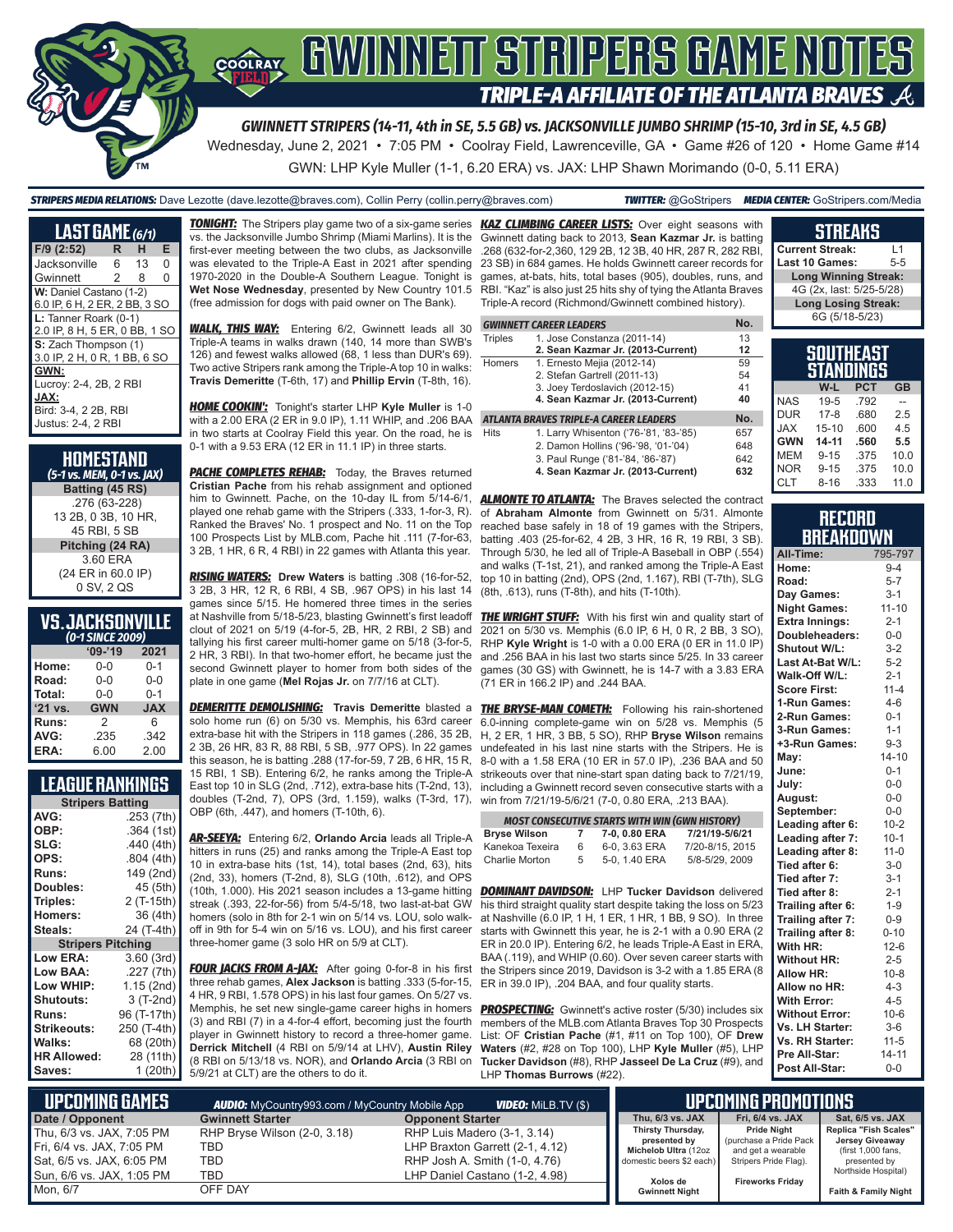

#### *WEDNESDAY, JUNE 2, 2021 VS. JACKSONVILLE*

| <b>MANAGER MATT TUIASOSOPO</b><br>Matt Tuiasosopo is in his first season as Gwinnett manager and his third season<br>as a coach in the Atlanta Braves organization in 2021. He was named the seventh<br>manager in team history on 3/30/21. Tuiasosopo is both the youngest manager in<br>team history (turned 35 on 5/10) and the first former Gwinnett player to manage the<br>club (hit .221 with 19 HR, 73 RBI in 178 games from 2016-17).<br>Tuiasosopo made his managerial debut in 2019 with Class-A Rome, leading the club<br>to a 65-74 record and earning Atlanta's Bobby Cox Award for minor league manager<br>of the year. He was set to return to Rome in 2020, but was reassigned to the Braves<br>Alternate Site at Coolray Field once the MiLB season was canceled.<br><b>PCT</b><br><b>Playoffs</b><br><b>Tuiasosopo's Managerial Career</b><br>W-L<br>Games<br>With Gwinnett (1 Season):<br>25<br>$14 - 11$<br>.560<br>0<br>MiLB Career (2 Seasons):<br>164<br>79-85<br>.482<br>$\mathbf 0$<br>All staff bios available in the 2021 Stripers Media Guide<br>EJECTIONS (1)<br>Player/Coach<br>Date/Inning<br><b>Umpire</b><br>5/25 vs. MEM, 7th Inning<br><b>HP Clint Vondrak</b><br><b>Ryan Goins</b>                                                                                                                                                                                                                                                                                                                                                                                                                                                                               | VS. 2021 OPPONENTS<br>Home<br>Road<br><b>Total</b><br>Home<br><b>Road</b><br><b>Total</b><br><b>CHA</b><br>COL<br>$5 - 1$<br>$5-1$<br>---<br>---<br>---<br>---<br><b>DUR</b><br>LOU<br>$4 - 2$<br>$4 - 2$<br>$\frac{1}{2}$<br>---<br>$\overline{a}$<br>$---$<br><b>JAX</b><br><b>MW DIV</b><br>$4 - 2$<br>$0-0$<br>$0 - 1$<br>$4 - 2$<br>$0 - 1$<br>---<br><b>MEM</b><br>$5 - 1$<br>$5 - 1$<br>---<br><b>NAS</b><br>$0-6$<br>$0-6$<br>$\overline{\phantom{a}}$<br>NOR<br>$\hspace{0.05cm} \ldots$<br>---<br>$\qquad \qquad -\qquad$<br><b>SE DIV</b><br>$5 - 7$<br>$5-2$<br>$10-9$<br>LAST AT-BAT WINS (5)<br>The Stripers are 5-2 (.714) in games decided in the last at-bat in 2021.<br>Date/Opponent<br><b>Score</b><br><b>Game-Winning Play</b><br>5/4 at Charlotte<br>10-9 (12th)<br>Almonte scores on E4 (Reynolds)<br>5/9 at Charlotte<br>12-9 (10th)<br>Camargo RBI single<br>5/14 vs. Louisville<br>$2-1$ (8th)<br>Arcia 2-out solo HR<br>5/16 vs. Louisville<br>5-4 (9th)*<br>Arcia walk-off solo HR<br>5/25 vs. Memphis<br>$2-1$ (9th) <sup>*</sup><br>Kazmar walk-off single<br>*Denotes "walk-off" win |  |  |  |
|-------------------------------------------------------------------------------------------------------------------------------------------------------------------------------------------------------------------------------------------------------------------------------------------------------------------------------------------------------------------------------------------------------------------------------------------------------------------------------------------------------------------------------------------------------------------------------------------------------------------------------------------------------------------------------------------------------------------------------------------------------------------------------------------------------------------------------------------------------------------------------------------------------------------------------------------------------------------------------------------------------------------------------------------------------------------------------------------------------------------------------------------------------------------------------------------------------------------------------------------------------------------------------------------------------------------------------------------------------------------------------------------------------------------------------------------------------------------------------------------------------------------------------------------------------------------------------------------------------------------------------------------------------------------------------------------------------|---------------------------------------------------------------------------------------------------------------------------------------------------------------------------------------------------------------------------------------------------------------------------------------------------------------------------------------------------------------------------------------------------------------------------------------------------------------------------------------------------------------------------------------------------------------------------------------------------------------------------------------------------------------------------------------------------------------------------------------------------------------------------------------------------------------------------------------------------------------------------------------------------------------------------------------------------------------------------------------------------------------------------------------------------------------------------------------------------------------------|--|--|--|
| TEAM DEFENSE (4TH IN TRIPLE-A EAST)<br>E<br><b>PCT</b><br>G<br><b>TC</b><br>PO<br><b>DP</b><br>A<br>908<br>660<br>.986<br>25<br>235<br>13<br>26<br><b>PCT</b><br><b>PB</b><br>W-L<br><b>Catchers</b><br><b>SB</b><br><b>CS</b><br><b>ATT</b><br>$\mathbf{1}$<br>$\Omega$<br>.000<br>$\mathbf{1}$<br>Casteel, Ryan<br>$\mathbf{1}$<br>$1 - 1$<br>Jackson, Alex<br>3<br>0<br>$4 - 3$<br>$\mathbf{1}$<br>4<br>.250<br>$\overline{\mathbf{4}}$<br>$\overline{2}$<br>Lucroy, Jonathan<br>6<br>.333<br>$\mathbf{1}$<br>$1 - 5$<br>3<br>0<br>Martinez, Carlos<br>3<br>.000<br>$\mathbf{1}$<br>$2 - 1$<br>$\overline{c}$<br>$\overline{2}$<br>Morales, Jonathan<br>4<br>0<br>.500<br>$6 - 1$<br>5<br>$\overline{\mathbf{3}}$<br>13<br>18<br>.278<br>$14 - 11$<br>Total:<br>Outfield Assists (4):<br>Waters (2), Almonte (1), Inciarte (1)<br>Pitcher Pickoffs (1):<br>Muller (1)<br><b>Catcher Pickoffs (1):</b><br>Casteel (1)                                                                                                                                                                                                                                                                                                                                                                                                                                                                                                                                                                                                                                                                                                                                                                               | <b>GWINNETT PLAYERS USED (48 IN 2021)</b><br>Victor Arano, Jesse Biddle, Chasen Bradford,<br>Pitchers (26):<br>Thomas Burrows, Jesse Chavez, Tucker Davidson,<br>Jasseel De La Cruz, Carl Edwards Jr., Jay Flaa,<br>Shane Greene, Daysbel Hernandez, Mitch Horacek,<br>Connor Johnstone, Nate Jones, Trevor Kelley, Dylan Lee,<br>Yoan Lopez, Chris Martin, Kyle Muller, Sean Newcomb,<br>Tanner Roark, Jose Rodriguez, Edgar Santana, Jacob Webb,<br>Bryse Wilson, Kyle Wright<br>Position (22):<br>Abraham Almonte, Orlando Arcia, Jaycob Brugman,<br>Johan Camargo, Ryan Casteel, Travis Demeritte,<br>Phillip Ervin, Ryan Goins, Terrance Gore, Guillermo Heredia,<br>Ender Inciarte, Alex Jackson, Sean Kazmar Jr., Jason Kipnis,<br>Jonathan Lucroy, Carlos Martinez, Jonathan Morales,<br>Cristian Pache, Yolmer Sanchez, Travis Snider,<br><b>Riley Unroe, Drew Waters</b><br>Italics = Player no longer in Braves organization                                                                                                                                                                             |  |  |  |
| <b>STARTS</b><br><b>BASS-LANTA</b><br><b>By Batting Order</b><br>Waters (17), Inciarte (6), Almonte (1), Ervin (1)<br>Including MLB rehab assignments, 18 players have played for both Gwinnett and<br>1:<br>Arcia (8), Goins (5), Kipnis (3), Waters (3), Almonte (1), Camargo (1), Ervin (1),<br>Atlanta in 2021:<br>Heredia (1), Pache (1), Sanchez (1)<br><b>RHP Edgar Santana</b><br>OF Abraham Almonte<br>Arcia (16), Camargo (5), Lucroy (3), Jackson (1)<br>3:<br><b>LHP Jesse Biddle</b><br>RHP Jacob Webb<br>Demeritte (8), Camargo (7), Almonte (3), Jackson (3), Kipnis (2), Kazmar Jr. (1),<br>4:<br>RHP Bryse Wilson<br><b>INF Johan Camargo</b><br>Lucroy (1)<br><b>LHP Tucker Davidson</b><br><b>RHP Kyle Wright</b><br>Almonte (8), Demeritte (4), Kazmar Jr. (4), Jackson (3), Lucroy (3), Snider (2),<br>5:<br>RHP Carl Edwards Jr.<br>Sanchez (1)<br>RHP Jay Flaa<br>Goins (5), Almonte (4), Ervin (4), Sanchez (3), Snider (3), Casteel (2),<br>6:<br>OF Guillermo Heredia (Rehab)<br>Demeritte (2), Kazmar Jr. (1), Lucroy (1)<br>OF Ender Inciarte (Rehab)<br>Ervin (6), Kazmar Jr. (6), Goins (5), Morales (2), Sanchez (2), Snider (2),<br>7:<br>C Alex Jackson (Rehab)<br>Almonte (1), Demeritte (1)<br><b>RHP Nate Jones</b><br>Sanchez (8), Morales (6), Casteel (2), Goins (2), Brugman (1), Ervin (1), Gore (1),<br>8:<br>INF Sean Kazmar Jr.<br>Kazmar Jr. (1), Martinez (1), Snider (1), Unroe (1)<br>RHP Chris Martin (Rehab)<br>Casteel (2), Martinez (2), Morales (1), Unroe (1)<br>9:<br><b>LHP Sean Newcomb</b><br>Pitcher Spot (19)<br><b>By Position</b><br>OF Cristian Pache (Rehab)<br>Jackson (7), Morales (7), Lucroy (6), Martinez (3), Casteel (2)<br>C: |                                                                                                                                                                                                                                                                                                                                                                                                                                                                                                                                                                                                                                                                                                                                                                                                                                                                                                                                                                                                                                                                                                                     |  |  |  |
| Morales (1)<br>2B: Goins (14), Kipnis (5), Sanchez (5), Kazmar Jr. (1)<br>3B: Sanchez (9), Kazmar Jr. (8), Camargo (5), Goins (2), Morales (1)<br><b>SS:</b> Arcia (23), Goins (1), Sanchez (1)<br>LF: Almonte (9), Ervin (7), Waters (3), Demeritte (2), Snider (2), Gore (1), Heredia (1)<br>CF: Waters $(16)$ , Inciarte $(5)$ , Ervin $(3)$ , Pache $(1)$<br>RF: Demeritte (12), Almonte (8), Ervin (3), Snider (1), Waters (1)<br><b>DH:</b> Almonte (1), Arcia (1), Brugman (1), Demeritte (1), Inciarte (1), Snider (1)                                                                                                                                                                                                                                                                                                                                                                                                                                                                                                                                                                                                                                                                                                                                                                                                                                                                                                                                                                                                                                                                                                                                                                        | <b>BRAVES ON REHAB</b><br>Five Atlanta players have been assigned to rehab with Gwinnett in 2021.<br><b>Player</b><br><b>Injury</b><br><b>Rehab Dates</b><br>RHP Chris Martin<br>Right Shoulder Inflammation (4/7)<br>$5/5 - 5/11$<br>OF Ender Inciarte<br>Strained Left Hamstring (4/17)<br>$5/6 - 5/12$<br>OF Guillermo Heredia<br>Right Hamstring Inflammation (5/1)<br>5/14<br>C Alex Jackson<br>Strained Left Hamstring (5/2)<br>5/21-Current<br>OF Cristian Pache<br>Right Hamstring Inflammation (5/14)<br>$5/29 - 6/1$                                                                                                                                                                                                                                                                                                                                                                                                                                                                                                                                                                                      |  |  |  |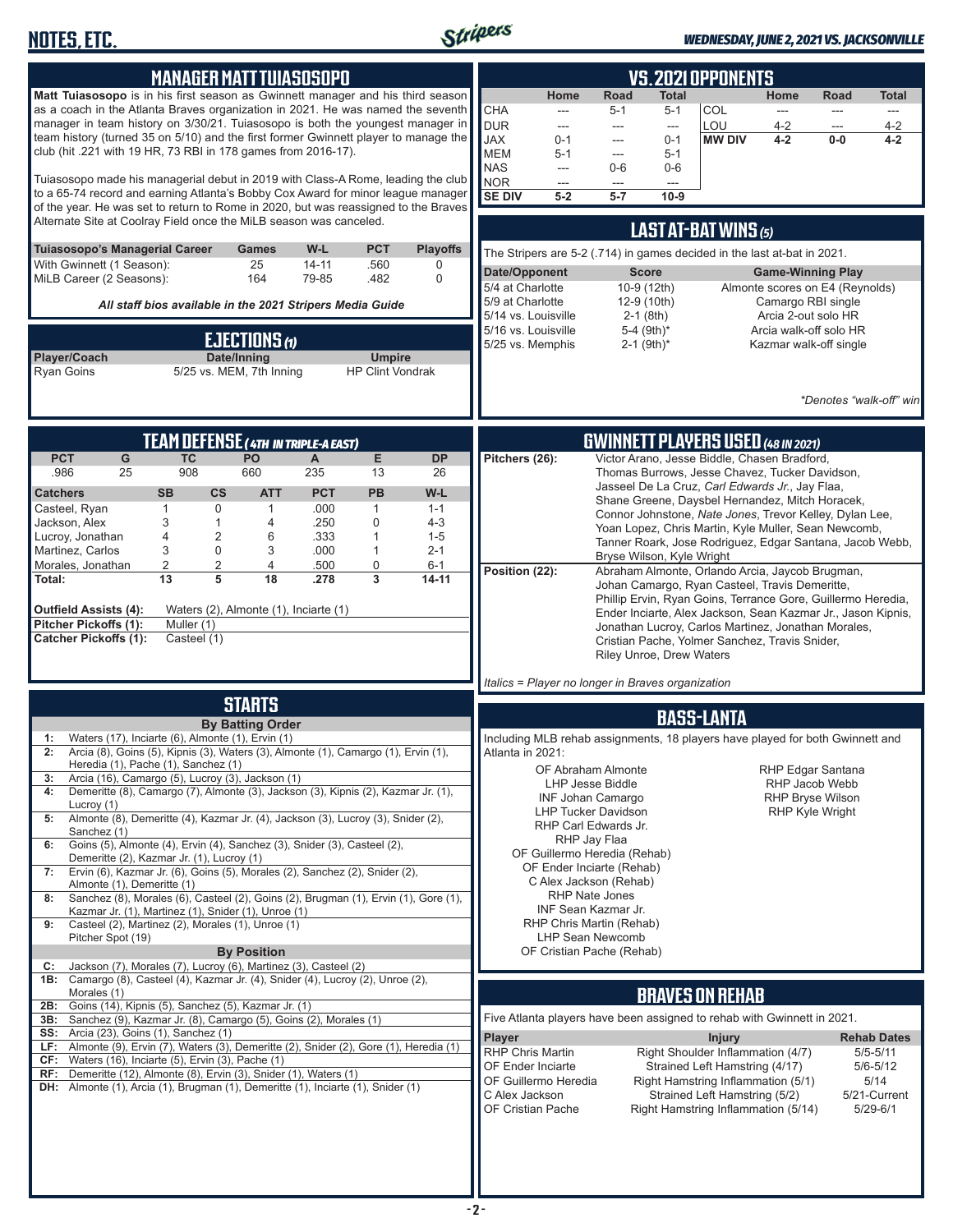# **STARTING PITCHER**



**ON BRAVES 40-MAN ROSTER**

#### *WEDNESDAY, JUNE 2, 2021 VS. JACKSONVILLE*

# **50****KYLE MULLER**

**B/T:** R/L **BORN:** 10/7/97 in Dallas, TX (age 23) **HT:** 6-7 **ACQUIRED:** Braves' 2nd Round Pick (44th Overall) in 2016 June draft out of Jesuit College Prep (Dallas, TX) **BIO ON PAGE 78 OF MEDIA GUIDE**

*TONIGHT'S START:* Muller makes his sixth start of the season in game two of a sixgame series vs. Jacksonville ... It is his 74th career MiLB appearance (73rd start) ... Career in games following a loss, is 15-3 with a 2.62 ERA (53 ER in 182.1 IP) and .217 BAA in 38 outings (37 starts).

**PROSPECTING:** Muller is ranked Atlanta's No. 5 prospect by MLB.com ... Entering this year, he was ranked the Braves' No. 7 prospect by *Baseball America* ... *BA* also rated him as owner of both the "Best Fastball" and "Best Curveball" in the Braves system.

*2021 SEASON:* Was on Gwinnett's Opening Night roster ... On 5/4 at Charlotte (ND, 3.0 IP, 5 H, 7 R, 6 ER, 5 BB, 4 SO), became the third pitcher in Gwinnett history to make his Triple-A debut as the Opening Night starter, joining **Tommy Hanson** (4/9/09 at Charlotte) and **Mike Soroka** (4/6/18 at Norfolk) ... First-ever start at Coolray Field resulted in a no decision (4.0 IP, 4 H, 1 ER, 1 HR, 3 BB, 6 SO) on 5/15 vs. Louisville ... Earned his first Triple-A win on 5/27 vs. Memphis (5.0 IP, 3 H, 1 ER, 1 HR, 0 BB, 8 SO, also went 2-for-3 with an RBI in 14-2 win).

*2021 SPRING TRAINING:* He went 0-0 with a 0.00 ERA (0 ER in 2.0 IP, 2 H, 0 BB, 3 SO) in two relief outings ... Atlanta optioned him to Gwinnett on 3/12.

*2020 SEASON:* Muller was a member of the Braves' 60-man player pool, but spent the entire season at the Alternate Site in Gwinnett and did not make his MLB debut.

*CAREER ACCOLADES:* **2018:** Arizona Fall League Rising Stars Game (1-0, 2.53 ERA in 7G with Peoria) ... **2019:** Southern League Pitcher of the Week (5/26/19) ... Southern League Midseason All-Star (4-4, 3.18 ERA, .188 BAA in 14 first-half starts with Double-A Mississippi).

| <b>MULLER'S OVERALL STATS</b>                                           |         |            |      |           |           |           |            |             |
|-------------------------------------------------------------------------|---------|------------|------|-----------|-----------|-----------|------------|-------------|
| Year<br>Team                                                            | W-L     | <b>ERA</b> | G/GS | <b>HR</b> | <b>BB</b> | <b>SO</b> | <b>BAA</b> | <b>WHIP</b> |
| 2021 Gwinnett (AAA)                                                     | $1 - 1$ | 6.20       | 5/5  | 6         | 15        | 29        | .280       | 1.87        |
| MiLB Career:<br>73/72<br>3.22<br>$21 - 11$<br>159<br>24<br>365<br>227   |         |            |      | 1.29      |           |           |            |             |
| MLB Career:<br>0/0<br>$0 - 0$<br>$\overline{\phantom{a}}$<br>---<br>--- |         |            |      |           |           |           |            |             |

|              | <b>MULLER'S 2021 SPLITS (WITH GWINNETT)</b> |          |                |  |  |  |  |  |  |  |  |  |  |
|--------------|---------------------------------------------|----------|----------------|--|--|--|--|--|--|--|--|--|--|
| Home:        | 1-0, 2.00 ERA (2G)                          | Vs. LHB: | .217 BAA. 1 HR |  |  |  |  |  |  |  |  |  |  |
| <b>Road:</b> | 0-1, 9.53 ERA (3G)                          | Vs. RHB: | .305 BAA. 5 HR |  |  |  |  |  |  |  |  |  |  |

|         | MULLER VS. JACKSONVILLE (AS AAA AFFILIATE)                                                   |        |  |  |     |  |  |  |  |  |  |  |  |  |  |
|---------|----------------------------------------------------------------------------------------------|--------|--|--|-----|--|--|--|--|--|--|--|--|--|--|
|         | <b>SO</b><br><b>BB</b><br><b>HR</b><br>W-L<br>ER<br>GS -<br><b>ERA</b><br>-IP<br>н<br>$-G$ . |        |  |  |     |  |  |  |  |  |  |  |  |  |  |
| 2021:   | $0-0$                                                                                        | $\sim$ |  |  |     |  |  |  |  |  |  |  |  |  |  |
| Career: | $0-0$                                                                                        | $\sim$ |  |  | 0 O |  |  |  |  |  |  |  |  |  |  |

| <b>MULLER'S HIGHS &amp; LOWS</b> |                     |                                    |  |  |  |  |  |  |  |  |  |
|----------------------------------|---------------------|------------------------------------|--|--|--|--|--|--|--|--|--|
|                                  | <b>Season</b>       | Career (MiLB and MLB)              |  |  |  |  |  |  |  |  |  |
| IP:                              | 5.0 (5/27 vs. MEM)  | 7.1 (7/20/18, FLA @ CLR)           |  |  |  |  |  |  |  |  |  |
| Iso:                             | 8 (5/27 vs. MEM)    | 12 (7/9/18, FLA @ DBT)             |  |  |  |  |  |  |  |  |  |
| BB:                              | $5(5/4)$ $(2)$ CLT) | 6 (4/19/19, MIS @ CHA)             |  |  |  |  |  |  |  |  |  |
| Iн:                              | 7(5/9 @ CLT)        | 9 (2x, last: 6/28/18, FLA vs. DUN) |  |  |  |  |  |  |  |  |  |
| <b>IER:</b>                      | $6(5/4)$ $(2)$ CLT) | 6 (3x, last: 5/4/21, GWN @ CLT)    |  |  |  |  |  |  |  |  |  |
| Low-Hit CG:                      |                     | Never                              |  |  |  |  |  |  |  |  |  |
| Low-ER CG:                       |                     | Never                              |  |  |  |  |  |  |  |  |  |

| <b>MULLER AT THE PLATE</b>                                                     |       |    |  |          |               |  |  |  |  |  |  |  |  |
|--------------------------------------------------------------------------------|-------|----|--|----------|---------------|--|--|--|--|--|--|--|--|
| AVG.<br><b>BB</b><br><b>SO</b><br>HR<br><b>RBI</b><br>3B<br>2B<br>AB<br>н<br>R |       |    |  |          |               |  |  |  |  |  |  |  |  |
| 12021:                                                                         | .500  |    |  |          | $\Omega$      |  |  |  |  |  |  |  |  |
| MiLB Career:                                                                   | .226  | 31 |  |          | $\mathcal{P}$ |  |  |  |  |  |  |  |  |
| <b>IMLB Career:</b>                                                            | $---$ |    |  | $\Omega$ | $\Omega$      |  |  |  |  |  |  |  |  |

|             | MULLER'S 2021 STARTS (ALL LEVELS) |               |           |   |   |    |           |           |               |       |                |         |                                                |
|-------------|-----------------------------------|---------------|-----------|---|---|----|-----------|-----------|---------------|-------|----------------|---------|------------------------------------------------|
| <b>Team</b> | Date/Opp.                         | <b>Result</b> | <b>IP</b> | н | R | ER | <b>HR</b> | <b>BB</b> | -SO           | NP-S  | Opp. Starter   | Final   | <b>Notes</b>                                   |
| <b>GWN</b>  | 5/4 @ CLT                         | <b>ND</b>     | 3.0       |   |   |    |           |           |               | 82-38 | Jimmy Lambert  | W. 10-9 | Triple-A debut, exited trailing 4-3 in 4th.    |
| <b>GWN</b>  | 5/9 @ CLT                         | ND            | 4.0       |   |   |    |           |           |               | 84-52 | Jimmy Lambert  | W. 12-9 | Exited training 4-3 in 4th once again.         |
| GWN         | 5/15 vs. LOU                      | <b>ND</b>     | 4.0       |   |   |    |           |           |               | 83-46 | Bo Takahashi   | W. 11-1 | GWN scored 10 runs in last two innings at-bat. |
| GWN         | 5/21 @ NAS                        | $L.0-1$       | 4.1       |   |   |    |           |           | $\mathcal{L}$ | 92-55 | Thomas Jankins | $L.3-2$ | Recorded first Triple-A hit, an RBI single.    |
| GWN         | 5/27 vs. MEM                      | $W. 1-1$      | 5.0       |   |   |    |           |           |               | 81-52 | Zack Thompson  | W. 14-2 | First career Triple-A win.                     |

| <b>STRIPERS STARTING PITCHERS</b> |         |            |           |    |                 |                       |                                                                          |  |  |  |  |  |
|-----------------------------------|---------|------------|-----------|----|-----------------|-----------------------|--------------------------------------------------------------------------|--|--|--|--|--|
| <b>Pitcher</b>                    | W-L     | <b>ERA</b> | <b>GS</b> | QS | <b>Team W-L</b> | <b>Run Support</b>    | <b>Last Gwinnett Start</b>                                               |  |  |  |  |  |
| Davidson, Tucker                  | $2 - 1$ | 0.90       |           |    | $2 - 1$         | 5.33 RPG (16 Tot.)    | 5/23 at NAS (L): 6.0 IP, 1 H, 1 R, 1 ER, 1 BB, 9 SO, 1 HR (82p/51s)      |  |  |  |  |  |
| De La Cruz, Jasseel               | $0-0$   | 2.87       |           |    | $2 - 2$         | 2.75 RPG (11 Tot.)    | 6/1 vs. JAX (ND): 5.0 IP, 3 H, 1 R, 1 ER, 3 BB, 6 SO (73p/45s)           |  |  |  |  |  |
| Johnstone, Connor                 | 1-3     | 6.00       |           |    | $1 - 3$         | 2.75 RPG (11 Tot.)    | 5/29 vs. MEM (L): 4.0 IP, 5 H, 5 R, 5 ER, 1 BB, 3 SO, 1 HR (66p/45s)     |  |  |  |  |  |
| Muller, Kyle                      | $1 - 1$ | 6.20       | 5         |    | $4 - 1$         | 5.00 RPG (25 Tot.)    | 5/27 vs. MEM (W): 5.0 IP, 3 H, 1 R, 1 ER, 0 BB, 8 SO, 1 HR (81p/52s)     |  |  |  |  |  |
| Rodriguez, Jose                   | $0-0$   | 0.00       |           |    | $0 - 1$         | $0.00$ RPG $(0$ Tot.) | 5/20 at NAS (ND): 3.0 IP, 2 H, 0 R, 3 BB, 6 SO (56p/36s)                 |  |  |  |  |  |
| Wilson, Bryse                     | $2 - 0$ | 3.18       |           |    | $3-0$           | 4.67 RPG (14 Tot.)    | 5/28 vs. MEM (W, CG): 6.0 IP, 5 H, 2 R, 2 ER, 3 BB, 5 SO, 1 HR (97p/61s) |  |  |  |  |  |
| Wright, Kyle                      | 1-2     | 3.86       |           |    | $2 - 3$         | 2.00 RPG (10 Tot.)    | 5/30 vs. MEM (W): 6.0 IP, 6 H, 0 R, 2 BB, 3 SO (78p/48s)                 |  |  |  |  |  |
| Total:                            | $7 - 7$ | 3.76       | 25        |    | $14 - 11$       | 3.48 RPG (87 Tot.)    |                                                                          |  |  |  |  |  |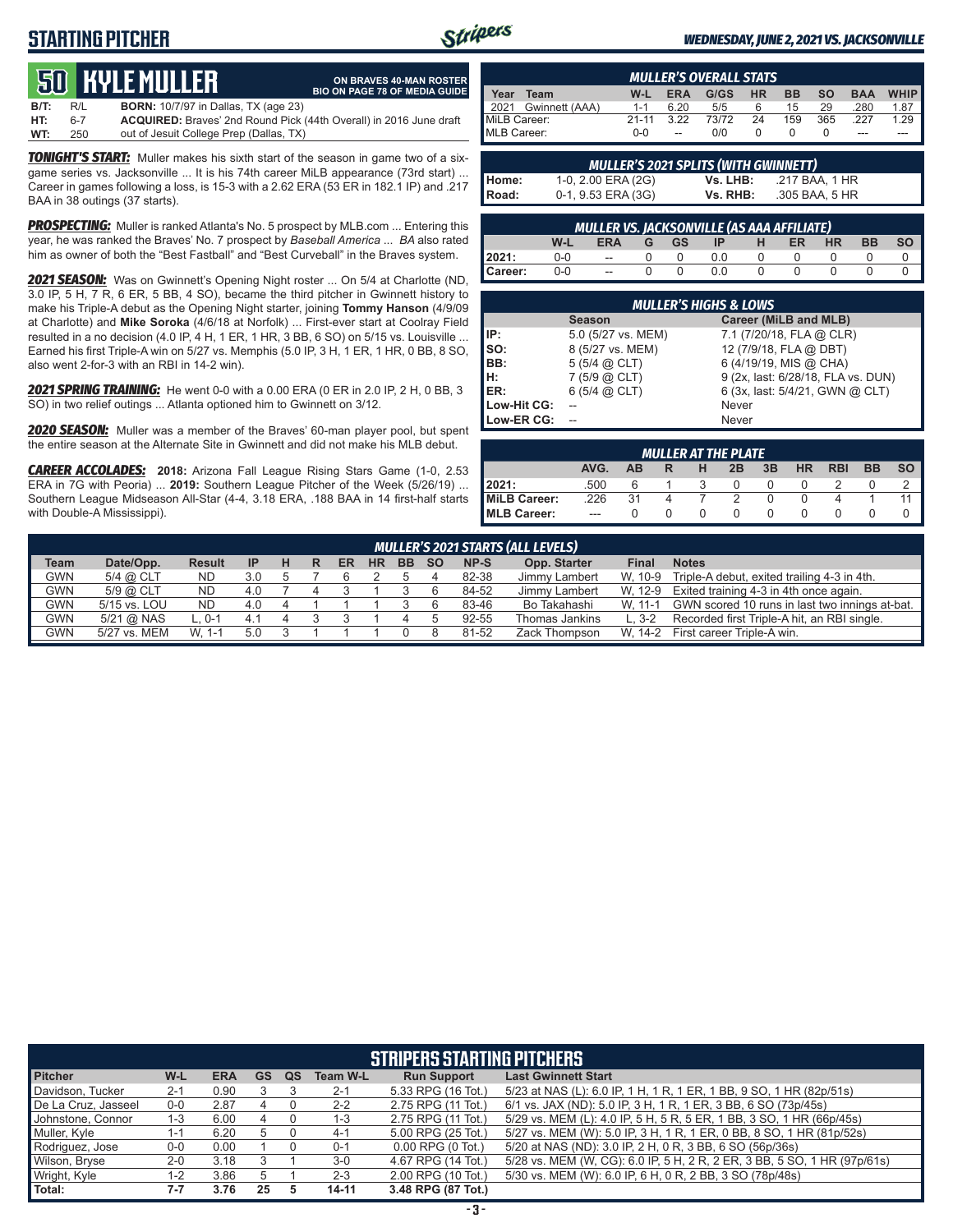# **BULLPEN**



#### *WEDNESDAY, JUNE 2, 2021 VS. JACKSONVILLE*

| <b>RELIEF SUMMARY (CURRENT STRIPERS ONLY)</b> |         |            |   |               |                |               |              |                                                                  |                         |  |  |  |
|-----------------------------------------------|---------|------------|---|---------------|----------------|---------------|--------------|------------------------------------------------------------------|-------------------------|--|--|--|
| <b>Pitcher</b>                                | W-L     | <b>ERA</b> | G | <b>GF</b>     | <b>HLD</b>     | <b>SV/OPP</b> | <b>IR/RS</b> | <b>Last Gwinnett Relief Outing</b>                               | <b>Scoreless Streak</b> |  |  |  |
| Arano, Victor                                 | $0 - 1$ | 3.86       | 8 | З             |                | 1/3           | 0/0          | 5/30 vs. MEM: H, 1.0 IP, 0 H, 0 R, 0 BB, 0 SO (14p/10s)          | 3G (3.0 IP)             |  |  |  |
| Biddle, Jesse (L)                             | $0 - 0$ | 4.50       | 2 |               |                | 0/0           | 0/0          | 5/29 vs. MEM: 1.0 IP, 1 H, 1 R, 1 ER, 1 BB, 1 SO (21p/9s)        | 0G                      |  |  |  |
| Bradford, Chasen                              | $1 - 0$ | 0.87       |   |               |                | 0/0           | 2/2          | 5/29 vs. MEM: 1.0 IP, 0 H, 0 R, 0 BB, 2 SO (9p/7s)               | 6G (10.0 IP)            |  |  |  |
| Burrows, Thomas (L)                           | $1 - 0$ | 1.93       | 6 |               |                | 0/0           | 4/0          | 5/26 vs. MEM: W, 1.0 IP, 0 H, 0 R, 0 BB, 2 SO (13p/11s)          | 1G (1.0 IP)             |  |  |  |
| Chavez, Jesse                                 | $1 - 0$ | 2.70       |   |               |                | 0/1           | 0/0          | 5/30 vs. MEM: 1.0 IP, 0 H, 0 R, 0 BB, 1 SO (17p/10s)             | 1G (1.0 IP)             |  |  |  |
| De La Cruz. Jasseel                           | $0 - 0$ | 5.40       |   |               |                | 0/0           | 0/0          | 5/11 vs. LOU: 1.0 IP, 0 H, 0 R, 0 BB, 1 SO (9p/7s)               | 1G (1.0 IP)             |  |  |  |
| Flaa, Jay                                     | $0 - 0$ | 0.00       | 3 |               | $\Omega$       | 0/0           | 0/0          | 5/21 at NAS: 1.0 IP, 0 H, 0 R, 0 BB, 2 SO (12p/8s)               | 3G (2.2 IP)             |  |  |  |
| Greene, Shane                                 | $0 - 0$ | 0.00       | 3 |               | $\overline{a}$ | 0/0           | 0/0          | 6/1 vs. JAX: 1.0 IP, 1 H, 0 R, 0 BB, 1 SO (18p/13s)              | 3G (3.1 IP)             |  |  |  |
| Horacek, Mitch (L)                            | $1 - 1$ | 6.75       | 5 |               |                | 0/0           | 0/0          | 5/20 at NAS: L, 2.0 IP, 2 H, 2 R, 2 ER, 1 BB, 1 SO, 1 HR         | 0G                      |  |  |  |
| Johnstone, Connor                             | $0 - 0$ | 0.00       |   |               |                | 0/0           | 5/3          | 5/18 at NAS: 1.1 IP, 0 H, 0 R, 0 BB, 1 SO (14p/11s)              | 2G (4.1 IP)             |  |  |  |
| Kelley, Trevor                                | $0 - 0$ | 1.93       | 5 |               |                | 0/1           | 4/1          | 5/29 vs. MEM: 1.0 IP, 1 H, 1 R, 1 ER, 0 BB, 0 SO, 1 HR (20p/13s) | 0G                      |  |  |  |
| Lee, Dylan (L)                                | $1 - 0$ | 1.69       |   |               |                | 0/0           | 0/0          | 6/1 vs. JAX: 1.0 IP, 1 H, 0 R, 0 BB, 2 SO (19p/15s)              | 3G (3.0 IP)             |  |  |  |
| Lopez, Yoan                                   | $0 - 0$ | 9.00       |   |               |                | 0/0           | 0/0          | 5/29 vs. MEM: 1.0 IP, 1 H, 1 R, 1 ER, 0 BB, 1 SO, 1 HR (22p/16s) | 0G                      |  |  |  |
| Roark, Tanner                                 | $0 - 1$ | 8.10       | 3 |               |                | 0/1           | 0/0          | 6/1 vs. JAX: L, 2.0 IP, 8 H, 5 R, 5 ER, 0 BB, 1 SO (34p/24s)     | 0G                      |  |  |  |
| Webb, Jacob                                   | $0 - 0$ | 0.00       | 2 | $\mathcal{P}$ |                | 0/0           | 0/0          | 5/30 vs. MEM: 1.0 IP, 0 H, 0 R, 0 BB, 0 SO (11p/9s)              | 2G (2.0 IP)             |  |  |  |

|                               | <b>STRIPERS PITCHING BREAKDOWN</b> |            |       |          |    |                                |           |           |            |  |  |  |  |
|-------------------------------|------------------------------------|------------|-------|----------|----|--------------------------------|-----------|-----------|------------|--|--|--|--|
|                               | W-L                                | <b>ERA</b> | IP    | R        | ER | <b>HR</b>                      | <b>BB</b> | <b>SO</b> | <b>BAA</b> |  |  |  |  |
| Starters:                     | $7 - 7$                            | 3.76       | 119.2 | 53       | 50 | 17                             | 40        | 128       | .239 I     |  |  |  |  |
| Relievers:                    | $7 - 4$                            | 3.41       | 100.1 | 43       | 38 | 11                             | 28        | 122       | .213       |  |  |  |  |
| <b>I</b> Total:               | $14 - 11$                          | 3.60       | 220 O | 96       | 88 | 28                             | 68        | 250       | 227 L      |  |  |  |  |
| <b>Saves/Opp: 1/8 (12.5%)</b> |                                    |            |       | Holds: 7 |    | <b>IR/Scored: 18/6 (33.3%)</b> |           |           |            |  |  |  |  |

|                       | <b>PITCHING BY MONTH</b> |            |       |    |    |           |    |           |           |  |  |  |
|-----------------------|--------------------------|------------|-------|----|----|-----------|----|-----------|-----------|--|--|--|
|                       | W-L                      | <b>ERA</b> | ΙP    | R  | ER | <b>HR</b> | BB | <b>SO</b> | <b>SV</b> |  |  |  |
| May:                  | $14 - 10$                | 3.50       | 211.0 | 90 | 82 | 28        | 65 | 240       |           |  |  |  |
| June:<br>July:        | $0 - 1$                  | 6.00       | 9.0   | 6  | 6  | 0         | 3  | 10        | 0         |  |  |  |
| August:<br>September: |                          |            |       |    |    |           |    |           |           |  |  |  |

| <b>SCORELESS GAME STREAKS (5-PLUS GAMES)</b> |                 |                                     |  |  |  |  |  |  |  |  |  |
|----------------------------------------------|-----------------|-------------------------------------|--|--|--|--|--|--|--|--|--|
| <b>Pitcher</b>                               | Length/Dates    | <b>Stats</b>                        |  |  |  |  |  |  |  |  |  |
| Bradford                                     | 6G. 5/7-Current | 1-0, 0 SV, 10.0 IP, 4 H, 1 BB, 9 SO |  |  |  |  |  |  |  |  |  |

## **VICTOR ARANO - RHP - #54**

- **• 2021 with GWN:** Locked down first save on 5/14 vs. LOU (1.0 IP, 1 H).
- **• 2021 with ATL:** Recalled on 5/8, but did not pitch ... Optioned on 5/10.
- **• Spring Training:** 0-1, 34.71 ERA, .538 BAA, 1 SV in 3G with Atlanta.
- **• 2020:** Was a member of Philadelphia's 60-man player pool, but spent the entire year at the Alternate Site in Lehigh Valley ... DFA'd by the Phillies on 1/18.
- **• 2019:** Limited to just 6G with Triple-A Lehigh Valley (2-0, 0.00 ERA in 3G) and Philadelphia (1-0, 3.86 ERA in 3G) ... Was on injured list from 4/20-end of season (right elbow inflammation).
- **• Acquired:** Claimed off waivers from Philadelphia (1/22/21) ... Originally signed by the Los Angeles Dodgers as a non-drafted free agent (4/4/13).
- **• MLB Career:** 3-2, 2.65 ERA, .224 BAA, 3 SV in 73G with Philadelphia (2017-19).

### **JESSE BIDDLE - LHP - #48**

- **• 2021 with ATL:** Had his contract selected on 4/17, pitched in 8G with the Braves (0-0, 8.44 ERA, 10 ER in 10.2 IP) ... DFA'd on 5/17, outrighted to Gwinnett on 5/19.
- **• Spring Training:** 0-0, 3.00 ERA, .257 BAA, 2 SV in 9G with Cincinnati ... Released on 3/26 after re-signing as MiLB FA on 12/11/20.
- **• 2020:** Opened the year at Cincinnati's Alternate Training Site ... Contract selected on 8/25 (0-0, 0.00 ERA, 0 ER in 0.2 IP in 1G) ... Placed on 10-day injured list on 8/29 (left shoulder impingement) and missed the remainder of the year.
- **• Acquired:** MiLB FA (4/2/21) ... Originally Philadelphia's 1st-round pick (27th overall) in 2010 out of Germantown Friends High School (Philadelphia, PA).
- **• MLB Career:** 6-2, 5.07 ERA, .261 BAA, 1 SV in 99G with ATL (2018-19, 2021), SEA (2019), TEX (2019), CIN (2020).

## **CHASEN BRADFORD - RHP - #28**

- **• 2021 with GWN:** Is 1-0 with a 0.00 ERA (0 R in 10.0 IP, 2 H, 1 BB, 9 SO) in last 6G.
- **• Spring Training:** Did not pitch in Atlanta's MLB camp. **• 2020:** Re-signed by Seattle to an MiLB deal on 1/15, but was not included on the
- Mariners' 60-man player pool ... Did not play.
- **• 2019:** Split time between Seattle (0-0, 4.86 ERA, 1 SV in 12G) and Triple-A Tacoma (0-0, 6.75 ERA, 1 SV in 5G).
- **• Acquired:** MiLB FA (3/15/21) ... Originally the New York Mets' 35th round pick in 2011 out of the University of Central Florida.
- **• MLB Career:** 7-0, 3.89 ERA, .253 BAA, 1 SV in 86G with NYM, SEA (2017-19).

#### **THOMAS BURROWS - LHP - #49**

- **• 2021 with GWN:** Earned his first win on 5/26 vs. MEM (1.0 IP, 0 H, 0 R, 2 SO).
- **• MLB.com Prospect Rankings:** #22 (Braves Top 30).
- **• Spring Training:** 0-1, 6.75 ERA, .222 BAA, 0 SV in 4G with Atlanta.
- **• 2020:** Was an NRI to Spring Training, but not included on 60-man player pool. **• 2019:** Went 2-4 with a 4.42 ERA, .221 BAA, and 7 saves (7-for-9) in 43G between
- Double-A Mississippi and Gwinnett ... Stranded 16 of 17 inherited runners with the Stripers (94.1%) ... Won Atlanta's Bill Lucas Award for community service.
- **• Acquired:** Via trade with Seattle (1/11/17) ... Originally the Mariners' 4th-round pick in 2016 out of the University of Alabama.

#### **JESSE CHAVEZ - RHP - #40**

- **• 2021 with GWN:** Earned first win despite a blown save on 5/25 vs. MEM (2.0 IP, 2 H, 1 ER, 1 BB, 4 SO in 2-1 walk-off win).
- **• Spring Training:** 0-0, 14.54 ERA, .429 BAA, 0 SV in 5G with the Los Angeles Angels ... Released on 3/25.
- **• 2020:** Logged 18G with Texas, going 0-0 with a 6.88 ERA and .303 BAA.
- **• 2019:** In 48G (9 starts) with Texas, went 3-5 with a 4.85 ERA, .267 BAA, and 1 save. **• Acquired:** MiLB FA (4/17/21) ... Originally Texas's 42nd round pick in 2002 out of Riverside Community College (Riverside, CA).
- **• MLB Career:** 41-58, 4.52 ERA, .266 BAA, 8 SV in 481G with PIT, ATL, KC, TOR, OAK, LAD, LAA, TEX, CHC (2008-20) ... Made his lone MLB Postseason appearance with the Cubs in 2018 NL Wild Card Game (1.0 IP, 1 H, 0 R, 0 SO).

## **JAY FLAA - RHP - #45**

- **• 2021 with ATL:** From 5/23-5/30, went 0-0 with a 27.00 ERA (4 ER in 1.1 IP) in 1G.
- **• 2021 with BAL:** Contract selected by Baltimore on 4/26 and made his MLB debut on 4/27 vs. the NY Yankees (1.1 IP, 2 BB, 1 SO, struck out Aaron Judge) ... Optioned on 4/28, appeared in 1G with Triple-A Norfolk (0-0, 16.20) ... DFA'd on 5/8.
- **• Spring Training:** 0-0, 3.38 ERA, .200 BAA, 0 SV in 3G with Baltimore.
- **• 2020:** Was not on Baltimore's 60-man player pool, did not play.
- **• 2019:** Went 2-5 with a 4.69 ERA, .256 BAA, and 5 SV in 40G (3 starts) between Double-A Bowie and Norfolk (2-3, 5.24 ERA, 4 SV in 29G during Triple-A debut).
- **• Acquired:** Claimed off waivers from Baltimore (5/11/21) ... Originally the Orioles' 6th-round pick in 2015 out of North Dakota State University (Fargo, ND).
- **• MLB Career:** 0-0, 0.00 ERA, .000 BAA, 0 SV in 1G with Baltimore (2021).

## **SHANE GREENE - RHP - #19**

- **• 2021 with GWN:** Has struck out 5 over 3.1 IP (2 H, 0 R, 1 BB) in 3G.
- **• Spring Training:** Was a free agent and did not pitch for a club.
- **• 2020:** In 28G with Atlanta, went 1-0 with a 2.60 ERA, .229 BAA, and 9 holds ... In 6G during the Postseason, went 0-0 with a 1.50 ERA, .261 BAA, and 2 holds.
- **• 2019:** Opened the year with Detroit (0-2, 1.18 ERA, 22 SV in 38G) and was an AL All-Star ... Traded to Atlanta in exchange for LHP Joey Wentz and OF Travis Demeritte on 7/31 ... In 27G with the Braves, went 0-1 with a 4.01 ERA and 1 SV.
- **• Acquired:** Signed to a MLB deal on 5/9/21 ... Originally the NY Yankees' 15th-round pick in 2009 out of Daytona Beach Community Colllege (FL).
- **• MLB Career:** 23-28, 4.38 ERA, .253 BAA, 66 SV in 313G with NYY, DET, ATL (2014- 20) ... In 8G with ATL during the 2019-20 Postseasons, went 0-0 with a 2.08 ERA.

## **MITCH HORACEK - LHP - #59**

- **• 2020 with GWN:** Earned his first win as a Striper on 5/14 vs. LOU (1.0 IP, 1 H, 0 R) ... Was on the Development List from 5/25-5/30.
- **• Spring Training:** Did not pitch in Atlanta's MLB camp.
- **• 2020:** Signed with Minnesota, but was not on the Twins' 60-man player pool.
- **• 2019:** Pitched for both Double-A Hartford (4-0, 2.48 ERA in 34G) and Triple-A Albuquerque (1-1, 18.75 ERA in 12G) in the Colorado Rockies organization.
- **• Acquired:** MiLB FA (3/25/21) ... Originally Baltimore's 9th-round pick in 2013 out of Dartmouth College (Hanover, NH).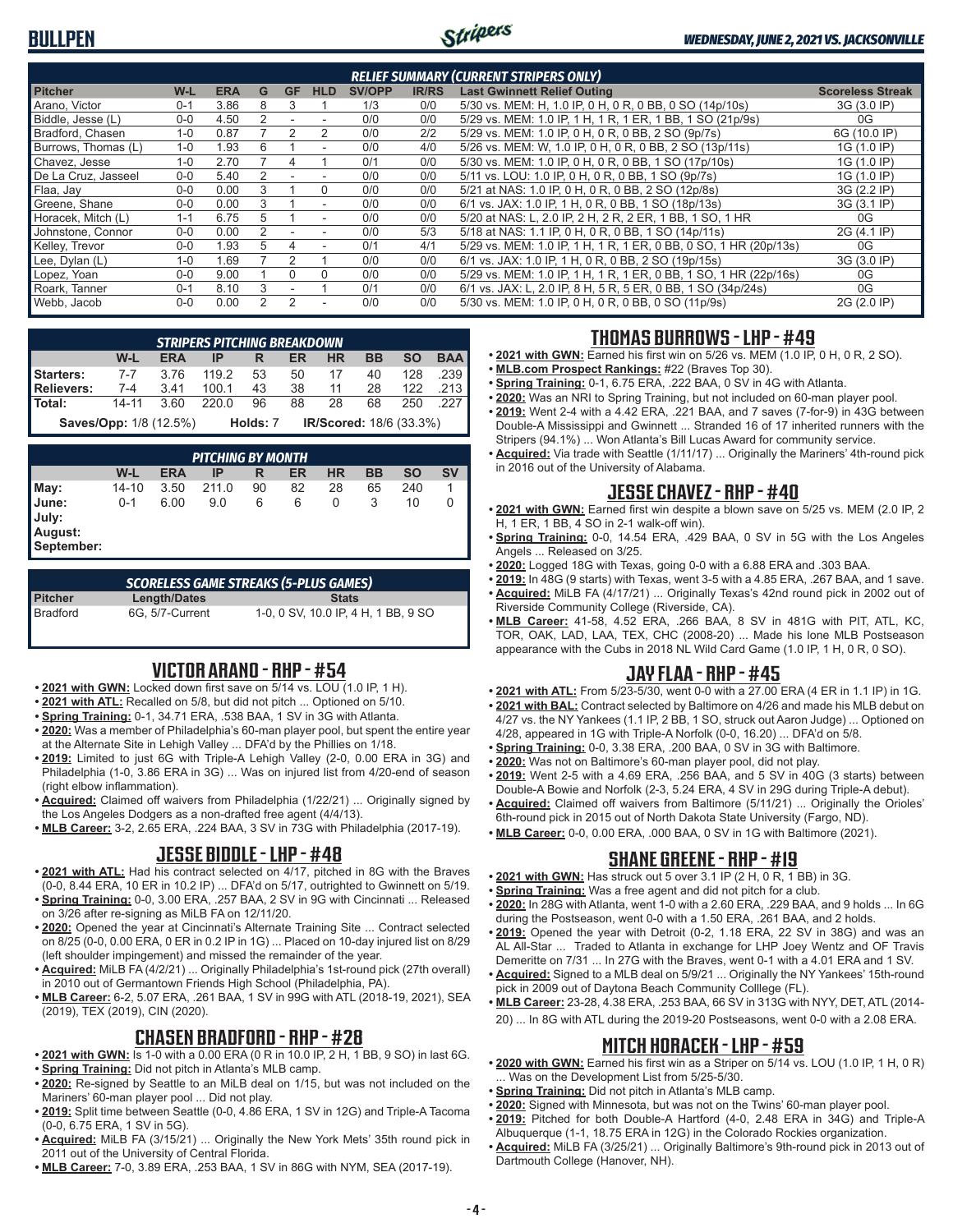## **CONNOR JOHNSTONE - RHP - #51**

- **• Leaderboard:** Entering 6/2, ranks among Triple-A East top 10 in WHIP (3rd, 0.76). **• 2021 with GWN:** Threw 8.0 scoreless innings over his first 2 outings with Gwinnett, including a 5.0-inning spot start (win, 1 H, 0 BB, 5 SO) on 5/8 at CLT ... In 4 spot starts, is 1-3 with a 6.00 ERA (12 ER in 18.0 IP).
- **• Spring Training:** 0-1, 4.76 ERA, .273 BAA, 1 SV in 6G with Atlanta.
- **• 2020:** Was an NRI to Braves Spring Training, but not on 60-man player pool.
- **• 2019:** With Double-A Mississippi and Gwinnett, went 7-4 with a 4.24 ERA, .296 BAA, and 1 SV in 35G (7 starts) ... His 7 wins ranked T-8th among Braves farmhands.
- **• Acquired:** Braves 21st-round pick in 2017 out of Wake Forest University.

#### **TREVOR KELLEY - RHP - #43**

- **• 2021 with GWN:** Did not allow a run over 3.2 IP in his first 4G from 5/12-5/23.
- **• Spring Training:** Did not pitch in Chicago Cubs' MLB camp ... Released on 4/23.
- **• 2020:** Pitched in 4G with Philadelphia, going 0-0 with a 10.80 ERA ... Outrighted on 8/14 and spent the rest of the season at the Phillies Alternate Site.
- **• 2019:** In 52G with Triple-A Pawtucket, went 5-5 with a 1.79 ERA, .216 BAA, and 12 SV ... Was an International League Midseason and Postseason All-Star and a *Baseball America* Triple-A All-Star ... Led IL in appearances and was T-1st in saves ... Made MLB debut on 7/2 at Toronto and logged 10G with Boston (0-3, 8.64 ERA).
- **• Acquired:** MiLB FA (4/28/21) ... Originally Boston's 36th-round pick in 2015 out of the University of North Carolina at Chapel Hill.
- **• MLB Career:** 0-3, 9.26 ERA, .347 BAA, 0 SV in 14G with BOS (2019), PHI (2020).

#### **DYLAN LEE - LHP - #58**

- **• 2021 with GWN:** Earned the win in his Stripers' debut on 5/4 at CLT (2.0 IP, 1 H, 1 R, 0 ER, 0 BB, 3 SO in 10-9 win in 12 innings).
- **• Spring Training:** 0-0, 0.00 ERA, 0 SV in 2G with Miami ... Released on 3/29.
- **• 2020:** Was a non-roster invite to Marlins Spring Training, but was not on Miami's 60-man player pool ... Did not play.
- **• 2019:** Logged 45G between Double-A Jacksonville (0-3, 1.91 ERA, .176 BAA, 13 SV in 32G) and Triple-A New Orleans (1-3, 4.71 ERA, .329 BAA, 0 SV in 13G).
- **• Acquired:** MiLB FA (4/15/21) ... Originally Miami's 10th-round pick in 2016 out of Cal State Fresno (Fresno, CA).

## **YOAN LOPEZ - RHP - #55**

- **• 2021 with ARI:** Began the season on Arizona's Opening Day roster ... In 2 stints, went 0-0 with a 6.57 ERA (9 ER in 12.1 IP) and 0 SV (0-for-3) in 13G ... DFA'd on 5/20, traded to Atlanta on 5/22 and optioned to Gwinnett.
- **• Spring Training:** 1-0, 4.91 ERA, .214 BAA, 0 SV in 8G with Arizona.
- **• 2020:** In 20G with Arizona, went 0-1 with a 5.95 ERA, .269 BAA, and 2 holds.
- **• 2019:** Set MLB career highs in G (70) and holds (21), going 2-7 with a 3.41 ERA, .232 BAA, and 1 SV (1-for-4) with the D-backs.
- **• Acquired:** Via trade with Arizona in exchange for CF Deivi Estrada (5/22/21) ... Originally signed by the D-backs as a NDFA out of Cuba (1/16/15).
- **• MLB Career:** 2-8, 4.25 ERA, .252 BAA, 1 SV in 113G with Arizona (2018-21)

## **TANNER ROARK - RHP - #57**

- **• 2021 with GWN:** Struck out 3 over 1.0 IP in his Stripers debut on 5/23 at NAS.
- **• 2021 with TOR:** Was on Toronto's Opening Day roster, went 0-1 with a 6.43 ERA in 3G (1 start) ... Released by the Blue Jays on 5/3.
- **• Spring Training:** 2-1, 8.44 ERA, .295 BAA in 4 starts with Toronto.
- **• 2020:** Made 11 starts with the Blue Jays, going 2-3 with a 6.80 ERA and .309 BAA.
- **• 2019:** Went 10-10 with a 4.35 ERA and .275 BAA in 31 starts with CIN and OAK. **• Acquired:** MiLB FA (5/10/21) ... Originally Texas's 25th-round pick in 2008 out of
- the University of Illinois at Urbana-Champaign.
- **• MLB Career:** 76-68, 3.85 ERA, .254 BAA, 1 SV in 227G (184 starts) with WSH, CIN, OAK, TOR (2013-21) ... Pitched in 2014 and 2016 Postseasons with Nationals (0-1, 3.86 ERA in 3G, 1 start).

#### **JACOB WEBB - RHP - #71**

- **• 2021 with ATL:** Recalled twice from Alternate Training Site, on 4/7 and 4/10 ... In 16G with the Braves, is 1-2 with a 5.63 ERA (10 ER in 16.0 IP) and a .338 BAA ... Optioned to Gwinnett on 5/21.
- **• Spring Training:** 1-0, 2.57 ERA, .222 BAA, 2 HLD in 7G with Atlanta ... Optioned to the Alternate Training Site in Gwinnett on 3/25.
- **• 2020:** Assigned to the Alternate Training Site on 7/19, but missed over a month with a right shoulder strain (placed on 60-day injured list on 7/20) ... Activated on 9/8 and went 0-0 with a 0.00 ERA (0 ER in 10.0 IP) and .200 BAA in 8G ... Made his MLB Postseason debut, going 0-0 with a 9.00 ERA (3 ER in 3.0 IP) in 3G.
- **• 2019:** Made his MLB debut with Atlanta, going 4-0 with a 1.39 ERA (5 ER in 32.1 IP), .205 BAA, 9 holds, and 2 saves (2-for-4) in 36G ... Also logged 10G with Gwinnett (0-1, 6.97 ERA, .225 BAA, 1 SV).
- **• Acquired:** Braves' 18th-round pick in 2014 out of Tabor College (Hillsboro, KS).
- **• MLB Career:** 5-2, 2.31 ERA, .247 BAA, 2 SV in 60G with Atlanta (2019-21).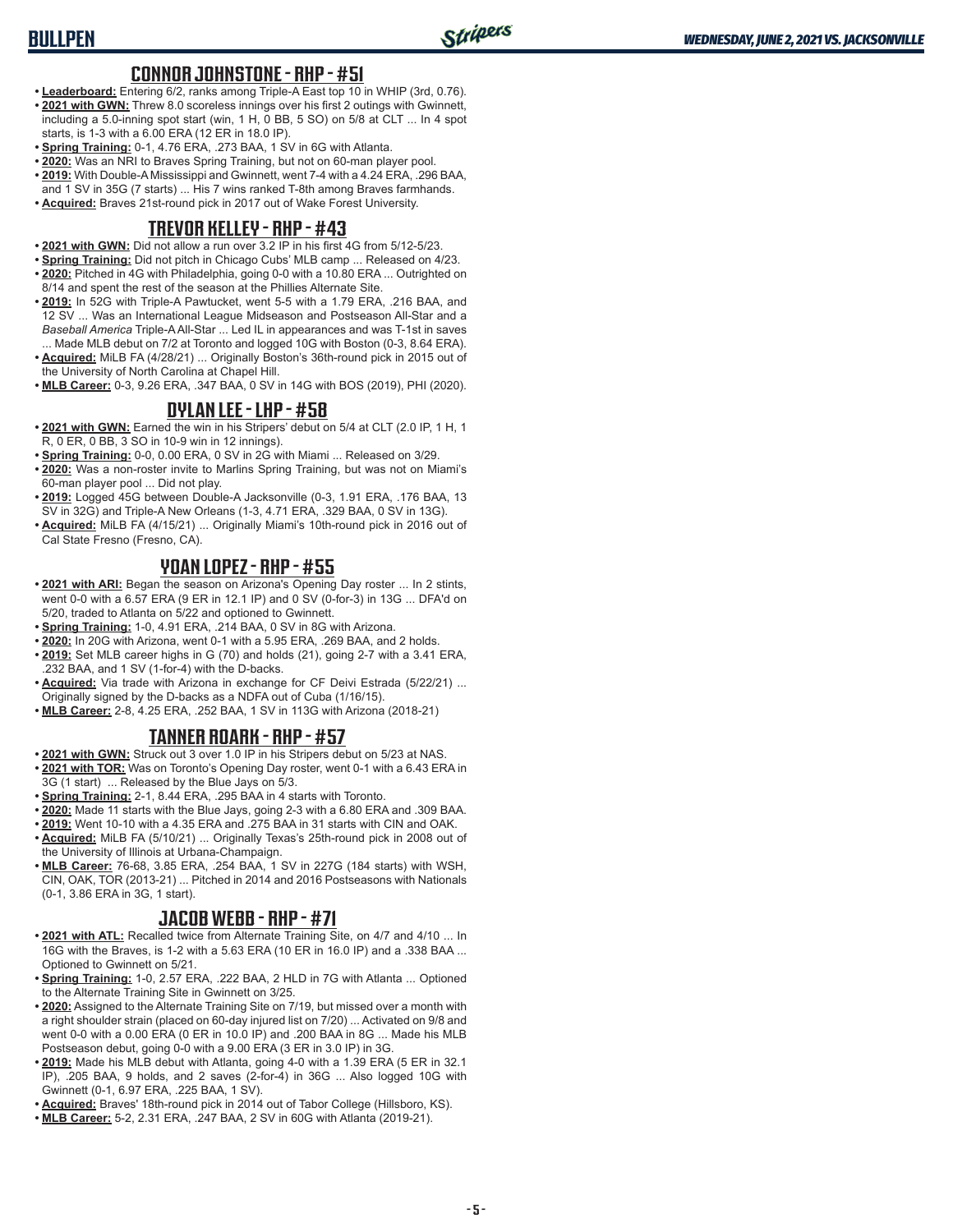| <b>OFFENSE</b> |                                                                    |  | Stripers<br><b>WEDNESDAY, JUNE 2, 2021 VS. JACKSONVILLE</b> |  |  |  |  |                        |  |  |  |  |     |
|----------------|--------------------------------------------------------------------|--|-------------------------------------------------------------|--|--|--|--|------------------------|--|--|--|--|-----|
| TOTAL:         | 253, 36 HR, 804 OPS RISP:                                          |  | 283, 7 HR, 819 OPS RUNS/INNING: 1 2 3 4 5 6 7 8 9 X TOT     |  |  |  |  |                        |  |  |  |  |     |
| Vs. LHP:       | 256, 18 HR, 832 OPS RISP/20:                                       |  | 209, 1 HR, 580 OPS Stripers: 23 18 11 13 16 12 15 20 13 8   |  |  |  |  |                        |  |  |  |  | 149 |
|                | Vs. RHP: 251, 18 HR, 785 OPS LOADED: 294, 2 HR, 886 OPS Opponents: |  |                                                             |  |  |  |  | 13 8 11 18 5 8 12 10 6 |  |  |  |  | 96  |

|                |                |    |                          |                          |                          |                          |   | <b>HOME RUNS</b>       |                                              |                | <b>MULTI-GAMES</b>       |                |
|----------------|----------------|----|--------------------------|--------------------------|--------------------------|--------------------------|---|------------------------|----------------------------------------------|----------------|--------------------------|----------------|
| <b>Player</b>  | 1R             | 2R | 3R                       | <b>GS</b>                | Tot.                     |                          |   | Off LH Off RH Team W-L | Last HR with Gwinnett (Regular Season)       | Hit            | <b>RBI</b>               | <b>HR</b>      |
| Almonte        | $\overline{2}$ |    |                          |                          | 3                        |                          | 2 | $3-0$                  | 5/30/21 vs. MEM, 1R (RH Connor Jones)        | 8              | 5                        |                |
| Arcia          | $\overline{7}$ |    | $\sim$                   | ٠                        | 8                        | 4                        | 4 | $5 - 1$                | 5/25/21 vs. MEM, 1R (RH Angel Rondon)        | 10             | 4                        |                |
| Brugman        | $\sim$         |    |                          | ٠                        |                          |                          |   | $0 - 0$                |                                              |                | ۰                        |                |
| Camargo        | $\overline{2}$ |    |                          |                          | 3                        | 3                        |   | $1 - 1$                | 5/8/21 at CLT, 1R (LH Nik Turley), 2nd of GM | 4              | $\overline{2}$           |                |
| Casteel        |                |    | $\overline{\phantom{a}}$ | ٠                        |                          |                          | 4 | $1 - 0$                | 5/16/21 vs. LOU, 2R (RH Ashton Goudeau)      | 4              | $\overline{2}$           | $\sim$         |
| Demeritte      | 4              | 2  | $\overline{\phantom{a}}$ |                          | 6                        | 4                        | 2 | $5 - 1$                | 5/30/21 vs. MEM, 1R (LH Bernardo Flroes Jr.) | 5              | $\overline{4}$           |                |
| Ervin          |                |    | $\overline{\phantom{a}}$ | ٠                        | ٠                        |                          |   | $0 - 0$                |                                              | 4              |                          |                |
| Goins          |                |    |                          |                          |                          |                          |   | $1 - 0$                | 5/4/21 at CLT, 1R (LH Kyle Kubat)            | 5              | 3                        | ٠              |
| Gore           |                |    | <u>. .</u>               | ۰                        | ۳                        |                          |   | $0 - 0$                |                                              |                | ٠                        | ÷.             |
| Heredia        | $\sim$         |    | ٠                        | ۰                        | ٠                        | $\overline{\phantom{0}}$ |   | $0 - 0$                | ---                                          | ۰              | $\overline{\phantom{a}}$ | ۰              |
| Inciarte       |                |    |                          |                          |                          |                          |   | $0 - 0$                |                                              |                |                          |                |
| Jackson        | $\overline{2}$ |    |                          |                          | 4                        | 3                        |   | $2 - 0$                | 5/28/21 vs. MEM, 2R (RH Tommy Parsons)       |                | $\overline{2}$           | $\overline{A}$ |
| Kazmar Jr.     |                |    |                          | ٠                        | 3                        |                          | 2 | $1 - 2$                | 5/26/19 vs. MEM, 3R (LH Austin Warner)       | $\overline{2}$ | 3                        |                |
| Kipnis         |                |    |                          |                          |                          |                          |   | $1 - 0$                | 5/28/21 vs. MEM, 3R (RH Tommy Parsons)       | $\overline{2}$ |                          |                |
| Lucroy         |                |    |                          |                          |                          |                          |   | $0 - 1$                | 5/22/21 at NAS, 1R (RH Zack Godley)          | $\overline{2}$ | $\overline{2}$           | ٠              |
| Martinez       |                |    |                          | ٠                        |                          | ٠                        |   | $0 - 0$                |                                              | $\overline{2}$ |                          |                |
| <b>Morales</b> |                | ۰  |                          | ۰                        |                          | ٠                        | и | $1 - \Omega$           | 5/7/21 at CLT, 3R (RH Joe De Carlo)          |                | $\overline{4}$           | ٠.             |
| Pache          |                |    | -                        | $\overline{\phantom{0}}$ |                          |                          |   | $0 - 0$                | 8/29/19 vs. NOR, 1R (LH Keegan Akin)         |                | ٠                        |                |
| Sanchez        |                |    |                          |                          |                          |                          |   | $0-0$                  |                                              | $\overline{2}$ | $\overline{A}$           |                |
| Snider         |                |    | ٠                        | $\overline{\phantom{0}}$ |                          |                          | и | $1 - 0$                | 5/7/21 at CLT, 1R (RH Felix Paulino)         | ٠              | ٠                        |                |
| Unroe          |                |    | $\sim$                   | ٠                        | $\overline{\phantom{a}}$ |                          |   | $0 - 0$                | 7/19/19 vs. ROC, 1R (RH Drew Hutchison)      | ä,             | ٠                        |                |
| Waters         | $\overline{2}$ |    | 0                        | $\Omega$                 | 3                        | $\mathfrak{p}$           | и | $0 - 2$                | 5/19/21 at NAS, 1R/Leadoff (LH Wade LeBlanc) | 6              | 2                        |                |
| Total:         | 23             |    | 4                        | $\overline{2}$           | 36                       |                          |   |                        |                                              |                |                          |                |

| <b>HOME RUN VARIANTS</b>                                  |            |    |    |             |             |                                  |           |            |            | <b>PINCH HITTERS</b> |                |      |                |                |                                        |              |                                        |            |
|-----------------------------------------------------------|------------|----|----|-------------|-------------|----------------------------------|-----------|------------|------------|----------------------|----------------|------|----------------|----------------|----------------------------------------|--------------|----------------------------------------|------------|
| Back-to-Back Homers (1x):                                 |            |    |    |             |             |                                  |           |            |            |                      | Player         | AVG. | <b>AB</b>      | н              | 2B                                     | 3B           | <b>HR</b>                              | <b>RBI</b> |
| Almonte (GS) / Snider, 5/7 at CLT (1st Inning)            |            |    |    |             |             | Almonte                          | 1.000     |            |            | $\mathbf 0$          | $\mathbf{0}$   | 0    | 2              |                |                                        |              |                                        |            |
|                                                           |            |    |    |             |             |                                  |           |            |            |                      | Casteel        | .000 | $\overline{7}$ | $\Omega$       | $\Omega$                               | $\Omega$     | $\Omega$                               | 0          |
| Back-to-Back-to-Back Homers (1x):                         |            |    |    |             |             |                                  |           |            |            |                      | Demeritte      | .400 | 5              | $\overline{2}$ |                                        | $\mathbf 0$  |                                        |            |
| Arcia (2R) / Camargo / Demeritte, 5/8 at CLT (6th Inning) |            |    |    |             |             |                                  |           |            |            |                      | Ervin          | .500 | $\overline{2}$ |                | $\Omega$                               | $\Omega$     | 0                                      |            |
|                                                           |            |    |    |             |             |                                  |           |            |            |                      | Gore           | .500 | $\overline{2}$ |                | $\Omega$                               | $\Omega$     | 0                                      | 0          |
| Pinch Hit Homers (1x):                                    |            |    |    |             |             |                                  |           |            |            |                      | Kazmar Jr.     | .000 | 3              | $\Omega$       | $\Omega$                               | $\Omega$     | 0                                      | 0          |
| Demeritte, 5/12 vs. LOU (7th Inning)                      |            |    |    |             |             |                                  |           |            |            |                      | Lucrov         | .000 | $\overline{2}$ | $\Omega$       | $\Omega$                               | $\Omega$     | $\mathbf 0$                            | 0          |
|                                                           |            |    |    |             |             |                                  |           |            |            |                      | <b>Morales</b> | .000 | ×              | $\Omega$       | $\Omega$                               | $\Omega$     | 0                                      | 0          |
| Leadoff (Game) Homers (1x):                               |            |    |    |             |             |                                  |           |            |            |                      | Sanchez        | .000 | 3              | $\Omega$       | $\mathbf 0$                            | $\Omega$     | $\mathbf 0$                            | 0          |
| Waters, 5/19 at NAS                                       |            |    |    |             |             |                                  |           |            |            |                      | Snider         | .000 | 8              | $\Omega$       | $\Omega$                               | $\Omega$     | 0                                      | 0          |
| Walk-Off Homers (1x):                                     |            |    |    |             |             |                                  |           |            |            |                      | Unroe          | .000 | 4              | $\Omega$       | $\Omega$                               | $\Omega$     | 0                                      | 0          |
| Arcia (Solo), 5/16 vs. LOU (9th Inning)                   |            |    |    |             |             |                                  |           |            |            |                      | Totals:        | .132 | 38             | 5              |                                        | $\Omega$     |                                        | 4          |
|                                                           |            |    |    |             |             |                                  |           |            |            |                      |                |      |                |                |                                        |              |                                        |            |
|                                                           |            |    |    |             |             |                                  |           |            |            |                      |                |      |                |                |                                        |              |                                        |            |
|                                                           |            |    |    |             |             |                                  |           |            |            |                      |                |      |                |                |                                        |              |                                        |            |
|                                                           |            |    |    |             |             |                                  |           |            |            |                      |                |      |                |                | <b>HITTING STREAKS (10-PLUS GAMES)</b> |              |                                        |            |
|                                                           |            |    |    |             |             |                                  |           |            |            |                      | Player         |      | Length/Dates   |                |                                        | <b>Stats</b> |                                        |            |
|                                                           |            |    |    |             |             |                                  |           |            |            |                      | Arcia          |      | 13G (5/4-5/18) |                |                                        |              | .393 (22-56), 4 2B, 7 HR, 17 R, 12 RBI |            |
|                                                           |            |    |    |             |             |                                  |           |            |            |                      |                |      |                |                |                                        |              |                                        |            |
|                                                           |            |    |    |             |             |                                  |           |            |            |                      |                |      |                |                |                                        |              |                                        |            |
|                                                           |            |    |    |             |             |                                  |           |            |            |                      |                |      |                |                |                                        |              |                                        |            |
|                                                           |            |    |    |             |             | <b>STRIPERS BATTING BY MONTH</b> |           |            |            |                      |                |      |                |                |                                        |              |                                        |            |
|                                                           | <b>AVG</b> | G  | 2B | 3B          | <b>HR</b>   | <b>RBI</b>                       | <b>SB</b> | <b>OBP</b> | <b>SLG</b> | <b>OPS</b>           |                |      |                |                |                                        |              |                                        |            |
| May:                                                      | .254       | 24 | 43 | 2           | 36          | 138                              | 24        | .366       | .445       | .811                 |                |      |                |                | <b>ON-BASE STREAKS (10-PLUS GAMES)</b> |              |                                        |            |
| June:                                                     | .235       | 1  | 3  | $\mathbf 0$ | $\mathbf 0$ | $\overline{2}$                   | 0         | .297       | .324       | .621                 | <b>Player</b>  |      | Length/Dates   |                |                                        | <b>Stats</b> |                                        |            |
| July:                                                     |            |    |    |             |             |                                  |           |            |            |                      | Arcia          |      | 13G (5/4-5/18) |                |                                        |              | .393 (22-56), 8 BB, .462 OBP           |            |
| August:                                                   |            |    |    |             |             |                                  |           |            |            |                      | Camargo        |      | 10G (5/4-5/23) |                |                                        |              | .333 (12-36), 12 BB, .500 OBP          |            |
|                                                           |            |    |    |             |             |                                  |           |            |            |                      |                |      |                |                |                                        |              |                                        |            |

| <b>BATTER'S BOX (CURRENT STRIPERS ONLY)</b> |                                     |                |                          |                       |  |  |
|---------------------------------------------|-------------------------------------|----------------|--------------------------|-----------------------|--|--|
| Player                                      | <b>Season with GWN</b>              | 6/1 vs. JAX    | <b>Active Hit Streak</b> | <b>Series vs. JAX</b> |  |  |
| Arcia, Orlando                              | .320, 8 HR, 16 RBI, 3 SB, 1,000 OPS | $2-4, R$       | 1G (Since 6/1)           | $.500(2-4)$ , R       |  |  |
| Casteel, Ryan                               | .333. 1 HR. 7 RBI. 0 SB. .962 OPS   | $0 - 1$        | $-5G$                    | $.000(0-1)$           |  |  |
| Demeritte, Travis                           | .288, 6 HR, 15 RBI, 1 SB, 1.159 OPS | $0-2, 2BB$     | $-1G$                    | $.000(0-2)$           |  |  |
| Ervin, Phillip                              | .250, 0 HR, 5 RBI, 6 SB, .729 OPS   | $0 - 1$        | $-1G$                    | $.000(0-1)$           |  |  |
| Goins, Ryan                                 | .231. 1 HR. 10 RBI. 0 SB. .675 OPS  | <b>DNP</b>     | 2G (Since 5/27)          | $--$                  |  |  |
| Gore, Terrance                              | .286, 0 HR, 0 RBI, 4 SB, .661 OPS   | <b>DNP</b>     | $-2G$                    | ---                   |  |  |
| Jackson, Alex                               | .217.4 HR.9 RBI.0 SB. 1.072 OPS     | $0 - 4$        | $-2G$                    | $.000(0-4)$           |  |  |
| Kazmar Jr., Sean                            | .240. 3 HR. 12 RBI. 0 SB. .746 OPS  | $1-4, 2B$      | 1G (Since 6/1)           | $.250(1-4), 2B$       |  |  |
| Kipnis, Jason                               | .267. 1 HR. 3 RBI. 0 SB. .943 OPS   | $0-3$ , BB     | $-2G$                    | $.000(0-3)$           |  |  |
| Lucroy, Jonathan                            | .219, 1 HR, 9 RBI, 0 SB, .691 OPS   | 2-4, 2B, 2 RBI | 1G (Since 6/1)           | .500 (2-4), 2B, 2 RBI |  |  |
| Morales, Jonathan                           | .111, 1 HR, 5 RBI, 0 SB, .333 OPS   | <b>DNP</b>     | $-3G$                    | ---                   |  |  |
| Pache, Cristian                             | .333. 0 HR. 0 RBI. 0 SB. .667 OPS   | $1-3, R$       | 1G (Since 6/1)           | $.333(1-3)$ , R       |  |  |
| Sanchez, Yolmer                             | .175. 0 HR. 6 RBI. 0 SB. .500 OPS   | $0 - 1$        | $-1G$                    | $.000(0-1)$           |  |  |
| Snider, Travis                              | .138, 1 HR, 2 RBI, 0 SB, .666 OPS   | $0 - 1$        | $-3G$                    | $.000(0-1)$           |  |  |
| Waters, Drew                                | .262, 3 HR, 7 RBI, 6 SB, .789 OPS   | $2-5, 2B$      | 2G (Since 5/30)          | $.400(2-5), 2B$       |  |  |

**September:**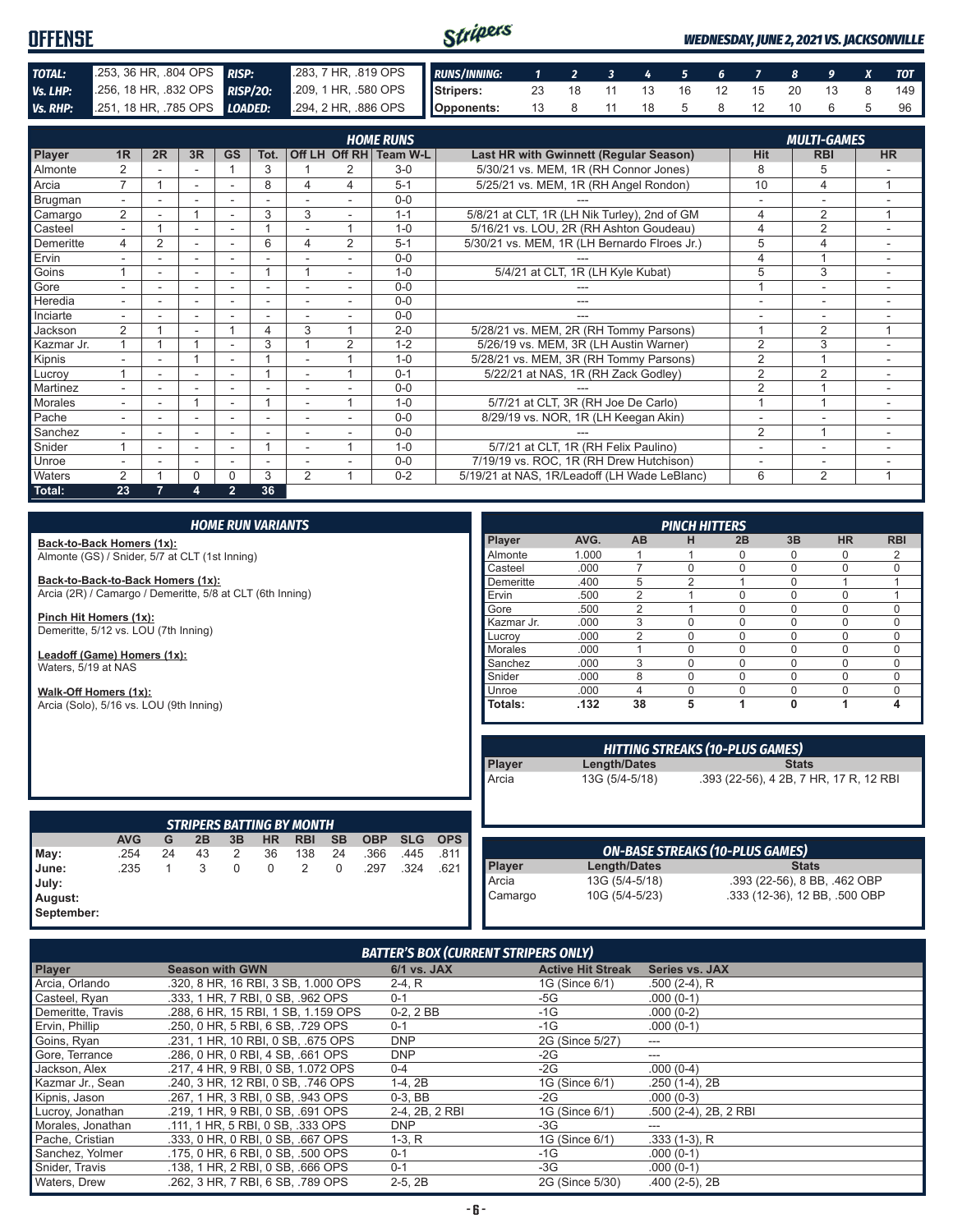# **OFFENSE**

## **ORLANDO ARCIA - SS - #13**

- **• Leaderboard:** Entering 6/2, leads all of Triple-A in R (25) ... Also ranks among Triple-A East top 10 in XBH (1st, 14), TB (2nd, 63), H (2nd, 33), HR (T-2nd, 8), SLG (10th, .612), and OPS (10th, 1.000).
- **• 2021 with GWN:** Hit safely in each of his first 13G from 5/4-5/18 (.393, 7 HR, 17 R, 12 RBI, 2 SB, 1.301 OPS) ... On 5/9 at CLT, tied GWN's single-game homer record with 3 solo blasts (3-for-4, 4 R, 4 RBI) ... Launched game-winning solo HR (#6) in the 8th on 5/14 vs. LOU ... Blasted walk-off solo HR (#7) in the 9th on 5/16 vs. LOU.
- **• 2021 with MIL:** Was on Milwaukee's Opening Day roster and batted .091 (1-for-11, 1 RBI) in 4G before being traded to Atlanta on 4/6 (sent to Alternate Training Site).
- **• Spring Training:** .191, 4 2B, 4 R, 6 RBI, .517 OPS in 19G with Milwaukee. **• 2020:** Spent 59 games with the Brewers, batting .260 (10 2B, 1 3B, 5 HR, 22 R, 20 RBI, 2 SB) ... Played in 2 Postseason games (.143, 1-for-7, 1 HR, 2 RBI).
- **• Acquired:** Via trade with Milwaukee in exchange for RHP Chad Sobotka and RHP Patrick Weigel (4/6/21) ... Originally signed by Milwaukee as a NDFA (10/22/10).
- **• MLB Career:** .244, 69 2B, 7 3B, 42 HR, 180 RBI, 39 SB in 542G with Milwaukee (2016-21) ... Played in the Postseason from 2018-20 (.295, 4 HR, 6 RBI in 13G).

## **RYAN CASTEEL - 1B/C - #9**

- **• 2021 with GWN:** Had 6 RBI in a 3G span from 5/15-18, including 5/15 vs. LOU (1 for-2, GW 3-run double, 3 RBI) and 5/16 vs. LOU (1-for-3, HR, 2 RBI).
- **• Spring Training:** Did not play in Atlanta's MLB camp.
- **• 2020:** Was not on the Braves' 60-man player pool ... Did not play.
- **• 2019:** Played 118G with Double-A Mississippi, batting .263 (21 2B, 2 3B, 21 HR, 73 RBI, .811 OPS) ... Ranked 2nd in the Southern League in homers and RBI, 3rd in slugging (.477) ... Was his 2nd career 20-homer season (hit 22 in 2013).
- **• Acquired:** MiLB FA (3/14/21) ... Originally Colorado's 17th-round pick in 2010 out of Cleveland State Community College (Cleveland, TN).

## **TRAVIS DEMERITTE - OF - #12**

- **• Leaderboard:** Entering 6/2, ranks among Triple-A East top 10 in SLG (2nd, .712), XBH (T-2nd, 13), 2B (T-2nd, 7), OPS (3rd, 1.159), BB (T-3rd, 17), OBP (6th, .447), and HR (T-10th, 6).
- **• 2021 with GWN:** On 5/4 at CLT, tallied 5 RBI (3-for-6, HR) to set a club Opening Night record ... Homered in 3 straight games (#2-4) from 5/8-5/12, batting .400 (4 for-10, 4 RBI).
- **• Gwinnett Career:** In 118G since 2019, batting .286 (35 2B, 2 3B, 26 HR, 83 R, 88 RBI, 5 SB, .977 OPS) with the Stripers.
- **• Spring Training:** .133, 0 HR, 3 RBI, 1 SB, .467 OPS in 14G with Atlanta ... Outrighted to Gwinnett on 2/21 and signed to a MiLB contract.
- **• 2020:** Hit .172 with 1 2B, 4 RBI in 18G with Detroit ... DFA'd on 2/5/21.
- **• 2019:** Made his Triple-A debut with Gwinnett and was an IL All-Star (.286, 20 HR, 73 RBI, .944 OPS in 96G) ... Has 1 of the 9 20-HR seasons in GWN history ... Traded to Detroit on 7/31, made his MLB debut (.225, 3 HR, 10 RBI in 48G).
- **• Acquired:** Off Waivers from Detroit (2/12/21) ... Originally Texas' 1st-round pick (30th overall) in 2013 out of Winder-Barrow High School (Winder, GA).
- **• MLB Career:** .217, 8 2B, 2 3B, 3 HR, 14 RBI, 3 SB with Detroit (2019-20).

#### **PHILLIP ERVIN - OF - #18**

- **• Leaderboard:** Entering 6/2, ranks among Triple-A East top 10 in BB (T-5th, 16) and SB (T-9th, 6).
- **• Spring Training:** .276, 0 HR, 2 RBI, 1 SB, .647 OPS in 18G with Atlanta ... DFA'd on 3/28, outrighted to the Alternate Training Site on 4/3.
- **• 2020:** Between Cincinnati and Seattle, hit .149 with 3 2B, 4 RBI, 1 SB in 37G ... DFA'd by the Reds (8/28), Mariners (12/16), and Chicago Cubs (2/20/21).
- **• Acquired:** Off waivers from the Chicago Cubs (2/22/21) ... Originally Cincinnati's 1st-round pick (27th overall) in 2013 out of Samford University (Homewood, AL).
- **• MLB Career:** .247, 26 2B, 8 3B, 17 HR, 68 RBI, 15 SB in 237G with CIN, SEA (2017-20) ... Talled 7 of his 8 career triples in 2019 (ranked 7th in NL).

## **RYAN GOINS - INF - #8**

- **• 2021 with GWN:** Hit Gwinnett's first homer of the season on 5/4 at CLT (opposite field, solo) ... Set season highs for hits (3-for-4) and RBI (3) on 5/12 vs. LOU.
- **• Spring Training:** .391, 2 2B, 0 HR, 5 RBI, 0 SB, .960 OPS in 16G with Atlanta.
- **• 2020:** Played in 14G with the Chicago White Sox, batting .000 (0-for-9, 4 R) ... Spent most of the year at the Alternate Training Site in Schaumburg, IL.
- **• Acquired:** MiLB FA (2/25/21) ... Originally Toronto's 4th-round pick in 2009 out of Dallas Baptist University (Dallas, TX).
- **• MLB Career:** .228, 71 2B, 12 3B, 22 HR, 158 RBI in 555G with TOR, KC, CWS (2013-20) ... Played for TOR in 2015, 2016 Postseason (.146, 1 HR, 5 RBI in 14G).

## **TERRANCE GORE - OF - #5**

- **• 2021 with GWN:** Is 4-for-4 in stolen base attempts over 7G with Gwinnett ... Stole 2nd and 3rd base as a pinch runner on 5/18 at NAS.
- **• Spring Training:** Did not play in Atlanta's MLB camp.
- **• 2020:** Logged 2G in his lone season with the Los Angeles Dodgers (0 PA).
- **• Acquired:** MiLB FA (2/18/21) ... Originally Kansas City's 20th-round pick in 2011 out of Gulf Coast Community College (Panama City, FL).
- **• MLB Career:** .224, 2 2B, 1 3B, 0 HR, 1 RBI, 40 SB in 102G with KC, CHC, LAD (2014-20) ... Played in the Postseason with KC (2014-15) and CHC (2018), going 0-for-2 with 3 R, 5 SB ... Won World Series with the Royals in 2015.

## **ALEX JACKSON - C - #56**

- **• MLB Rehab:** Assigned to Gwinnett for rehab by Atlanta on 5/21 ... On the Braves' 10-day injured list since 5/2 (strained left hamstring).
- **• 2021 with GWN:** In last 4G, batting .333 (5-for-15, 4 HR, 9 RBI, 1.578 OPS) ... On 5/27 vs. MEM, set career highs in HR (3) and RBI (7) in 4-for-4 effort ... Is one of 4 Gwinnett players with 3-HR game all-time (2nd this season, joining Orlando Arcia).
- **• Gwinnett Career:** Has 35 HR in 126G since 2018 (.224, 91 RBI, .834 OPS) ... Hit a career-high 28 HR over just 85G with the Stripers in 2019.
- **• 2021 with Atlanta:** Made the Braves' Opening Day roster for the first time in his career ... Hit .043 (1-for-23, 2 R) in 10G prior to the injury.
- **• Spring Training:** .194, 2 2B, 2 HR, 8 RBI, .716 OPS in 14G with Atlanta.
- **• 2020:** Spent most of the year at the Alternate Training Site in Gwinnett ... In 5G with Atlanta, batted .286 (2-for-7, 1 2B).
- **• Acquired:** Via trade with Seattle in exchange for RHP Max Povse and RHP Rob Whalen (11/28/16) ... Originally the Mariners' 1st-round pick (6th overall) in 2014 out of Rancho Bernardo High School (San Diego, CA).
- **• MLB Career:** .070, 1 2B, 2 R, 0 RBI in 19G with Atlanta (2019-21).

# **SEAN KAZMAR JR. - INF - #4**

- **• 2021 with GWN:** On 5/25 vs. MEM, lined a walk-off single in the 9th for a 2-1 win, his first career walk-off RBI with Gwinnett ... Hit his 40th career homer with Gwinnett on 5/26 vs. MEM (1-for-3, 3 RBI).
- **• Gwinnett Career:** Batting .268 (632-for-2360, 129 2B, 12 3B, 40 HR, 287 R, 282 RBI, 23 SB) in 684G over 8 seasons ... Leads Gwinnett in career G, AB, H, TB (905), 2B, R, RBI ... Ranks 2nd in career 3B (12) ... Ranks 4th in career HR (40).
- **• 600 Club:** His 632 hits are 4th-most in Richmond/Gwinnett history (Larry Whisenton leads with 657 hits) ... Is one of 5 players in RICH/GWN history with 600 hits.
- **• 2021 with ATL:** Contract selected on 4/17, has spent 2 stints with Atlanta (4/17- 4/23, 5/4-5/7), going 0-for-2 ... Pinch hit on 4/17 at the Chicago Cubs, marking his first MLB appearance in 4,589 days since 9/23/08 with San Diego ... The last player with a bigger gap between MLB appearances was Ralph Winegarner (13 years, 14 days between 6/23/36 with CLE and 7/7/49 with STL).
- **• Spring Training:** .409, 3 HR, 9 RBI, 0 SB, 1.415 OPS in 25G with Atlanta.
- **• 2020:** Was an NRI to Braves Spring Training, but not on 60-man player pool.
- **• Acquired:** MiLB FA (12/7/20) ... Originally San Diego's 5th-round pick in 2004 out of the College of Southern Nevada.
- **• MLB Career:** .195, 1 2B, 0 3B, 0 HR, 2 RBI in 22G with San Diego (2008) and Atlanta (2021).

## **JASON KIPNIS - INF - #22**

- **• 2021 with GWN:** Belted a decisive 3-run HR (#1) on 5/28 vs. MEM (2-for-3, 3 RBI). **• Spring Training:** .241, 1 2B, 1 HR, 2 R, 3 RBI in 12G with Atlanta ... Released on 3/27, re-signed to MiLB deal on 3/29.
- **• 2020:** In his lone season with the Chicago Cubs, hit .237 (8 2B, 1 3B, 3 HR, 16 RBI, 1 SB) in 44G ... Played in 2G during the Postseason (0-for-3, 1 BB, 1 SO) ... Elected Free Agency on 10/28.
- **• Acquired:** MiLB FA (3/29/21) ... Originally Cleveland's 2nd-round pick in 2009 out of Arizona State University (Tempe, AZ).
- **• MLB Career:** .260, 260 2B, 24 3B, 126 HR, 545 RBI, 136 SB in 1,165G with CLE, CHC (2011-20) ... Was 2-time AL All-Star with the Indians (2013, 2015) ... Hit .192 (3 2B, 1 3B, 4 HR, 9 RBI) in 26G during the Postseason with CLE (2013, 2016-18) and CHC (2020).

## **JONATHAN LUCROY - C - #62**

- **• 2021 with GWN:** On 5/26 vs. MEM, went 2-for-4 with a 3-run double and 4 RBI. **• 2021 with WSH:** Signed by Washington on 4/6, played 5G (.357, 5-for-14, 1 2B, 2
- RBI) ... DFA'd on 4/12, outrighted and elected free agency on 4/14. **• Spring Training:** .333, 1 2B, 1 R, .867 OPS in 14G with Chicago White Sox ... Released on 3/30 (had signed a MiLB deal on 2/11).
- **• 2020:** Signed by Boston to a MiLB deal on 2/19 ... Contract selected on 7/17 and played in 1G (7/24 vs. BAL, no AB) ... DFA'd on 7/29, released on 9/15 ... Signed with Philadelphia on 9/15 and joined Alternate Site (no MLB call-up).
- **• Acquired:** MiLB FA (5/17/21) ... Originally Milwaukee's 3rd-round pick in 2007 out of the University of Louisiana-Lafayette.
- **• MLB Career:** .274, 217 2B, 24 3B, 108 HR, 547 RBI, 30 SB in 1,208G with MIL, TEX, COL, OAK, LAA, CHC, BOS, WSH (2010-21) ... 2-time NL All-Star (2014, 2016 with MIL) ... Played in Postseason for MIL (2011), TEX (2016), COL (2017), OAK (2018), batting .235 with 1 HR, 6 RBI in 15G.

## **JONATHAN MORALES - C - #20**

- **• 2021 with GWN:** Tied his single-game career high with 5 RBI on 5/7 at CLT, going 2-for-6 with a 3-run HR (#1) in the 9th.
- **• Spring Training:** .250, 0 HR, 1 RBI, 0 SB, 1.200 OPS in 12G with Atlanta.
- **• 2020:** Spent entire year at Braves Alternate Site in Gwinnett (no MLB debut) ... Played for Caguas of the Puerto Rican Winter League (.394, 3 HR, 9 RBI in 13G), earning PWL Postseason All-Star honors.
- **• 2019:** Hit .240 (13 2B, 2 HR, 27 R, 25 RBI) in 80G between Double-A Mississippi and Gwinnett ... Logged 1 game during the IL Playoffs (0-for-1, BB).
- **• Acquired:** Braves' 25th-round pick in 2015 out of Miami-Dade Community College.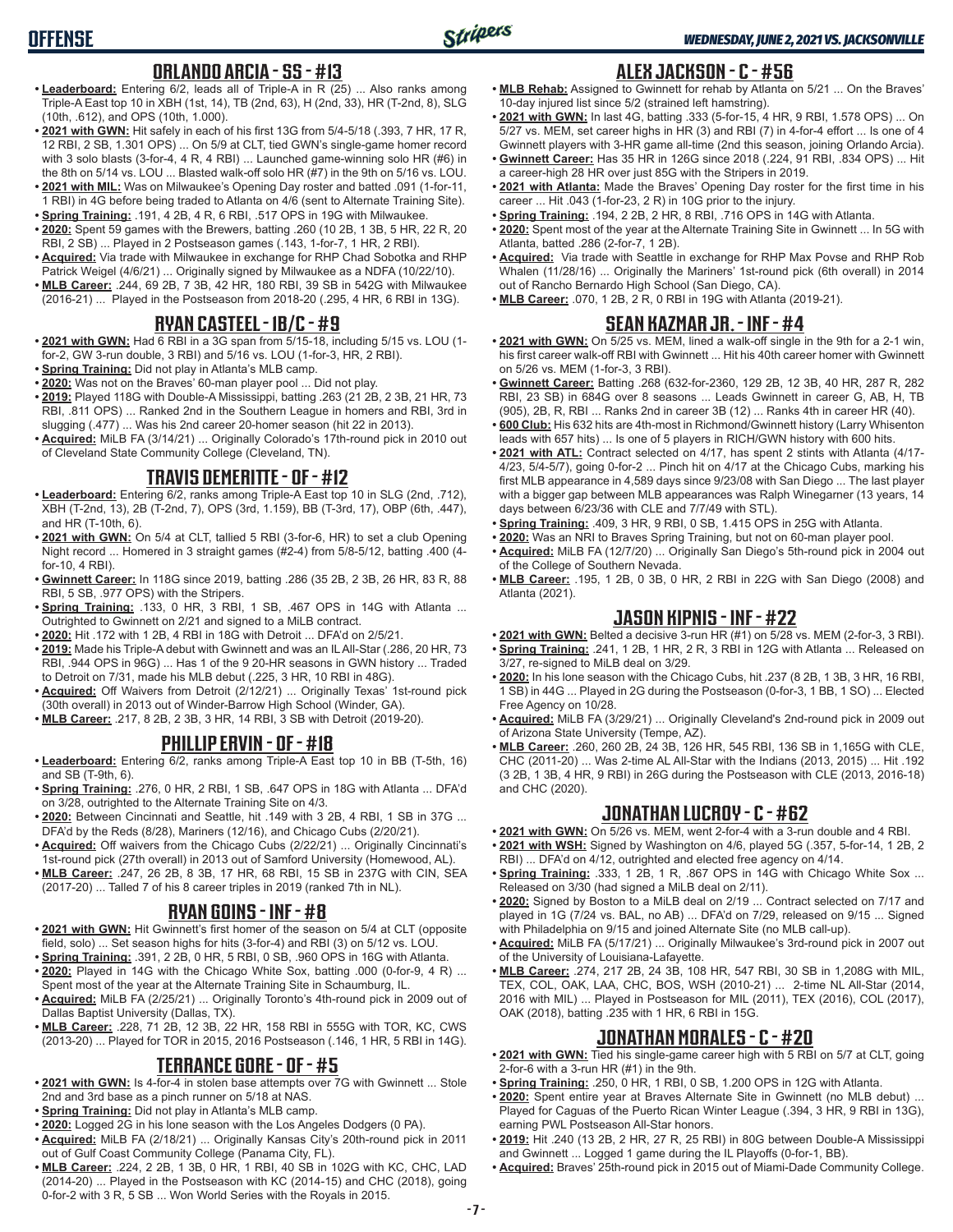# **OFFENSE**

## **CRISTIAN PACHE - OF - #15**

- **• 2021 with GWN:** Joined Stripers on a rehab assignment from 5/29-6/1, played 1G (.333, 1-for-3, R) before being activated and optioned on 6/2.
- **• 2021 with ATL:** On Atlanta's Opening Day roster for the first time ... Hit .111 (3 2B, 1 HR, 6 R, 4 RBI) in 22G ... Placed on IL twice, on 4/14 and 5/14 ... Was at the Alternate Training Site from 4/24-4/30.
- **• MLB.com Prospect Ranks:** #1 (Braves Top 30), #11 (Top 100).
- **• Spring Training:** .184, 2 2B, 1 3B, 4 R, 3 RBI, 2 SB in 17G with Atlanta.
- **• 2020:** Spent most of the year at the Braves Alternate Training Site ... Made his MLB debut on 8/21 vs. Philadelphia (1-for-4) ... Played just 2G during regular season (.250) ... Also made MLB Postseason debut (.182, 1 2B, 1 HR, 4 R, 4 RBI in 12G).
- **• 2019:** Between Mississippi (104G) and Gwinnett (26G), hit .277 (36 2B, 9 3B, 12 HR, 63 R, 61 RBI, 8 SB, .802 OPS) in 130G ... Named a Southern League Postseason All-Star and MLB All-Star Futures Game participant.
- **• Acquired:** NDFA (7/4/15) out of Santo Domingo Centro, D.R.
- **• MLB Career:** .119, 3 2B, 0 3B, 1 HR, 4 RBI, 0 SB in 24G with Atlanta (2020-21).

### **YOLMER SANCHEZ - INF - #2**

- **• 2021 with GWN:** On 5/7 at CLT, went 3-for-5 with 3 runs, 3 RBI and Gwinnett's first triple of the year.
- **• Spring Training:** .190, 0 XBH, 2 RBI, 1 SB, .451 OPS in 15G with Baltimore ... DFA'd on 3/27, released on 3/30.
- **• 2020:** Played 11G with the Chicago White Sox, batting .313 (3 2B, 1 HR, 1 RBI, 1.164 OPS) ... Made his MLB Postseason debut in the ALWCS (1G, no at-bat).
- **• Acquired:** MiLB FA (3/31/21) ... Originally a NDFA with Chi. White Sox (5/29/09).
- **• MLB Career:** .245, 113 2B, 24 3B, 32 HR, 215 RBI, 30 SB in 657G with the Chicago White Sox (2014-20) ... Won an AL Gold Glove in 2019 (.987 FPCT at 2B).

## **TRAVIS SNIDER - INF/OF - #26**

- **• 2021 with GWN:** Drew 8 walks in his first 3G from 5/5-5/9.
- **• Spring Training:** Did not play in Atlanta's MLB camp.
- **• 2020:** Signed by Miami on 7/24 and reported to the Marlins' Alternate Training Site in Jupiter, FL, but was released on 8/27 and did not reach the Majors.
- **• 2019:** Played for Triple-A Reno in Arizona's system (.294, 22 2B, 4 3B, 11 HR, 41 RBI, 3 SB, .899 OPS in 93G).
- **• Acquired:** MiLB FA (2/26/21) ... Originally Toronto's 1st-round pick (14th overall) in 2006 out of Henry M. Jackson High School (Mill Creek, WA).
- **• MLB Career:** .244, 100 2B, 7 3B, 54 HR, 212 RBI, 22 SB in 630G with TOR, PIT (2008-15) ... Played for PIT in the Postseason from 2013-15 (.250, 1-for-4 in 3G).

## **DREW WATERS - OF - #11**

- **• Leaderboard:** Entering 6/2, ranks among Triple-A East top 10 in steals (T-9th, 6).
- **2021 with GWN:** Batting .308 (16-for-52, 3 2B, 3 HR, 12 R, 6 RBI, 4 SB, .967 OPS) in last 14G since 5/15 ... On 5/18 at NAS, recorded his first career multi-HR game (3-for-5, 2 HR, 3 R, 3 RBI) and became the first GWN player to homer from both sides of the plate since Mel Rojas Jr. (7/7/16 at CLT) ... On 5/19 at NAS, fell a triple shy of the cycle in his first 4-hit game at Triple-A (4-for-5, 2B, HR, 2 R, 2 RBI, 2 SB).
- **• MLB.com Prospect Ranks:** #2 (Braves Top 30), #28 (Top 100 Prospects). **• Spring Training:** .500, 1 2B, 0 HR, 2 RBI, 1 SB in 4G with Atlanta.
- **• 2020:** Spent entire year at Braves Alternate Site in Gwinnett (no MLB debut).
- **• 2019:** Hit .309 (40 2B, 9 3B, 7 HR, 80 R, 52 RBI, 16 SB) in 134G with Double-A Mississippi and Gwinnett ... Won Southern League Batting Title (.319, best in MIS history) and Most Valuable Player (1st in MIS history) ... Ranked among MiLB top 5 in doubles (T-3rd, 40) and hits (5th, 163).
- **• Acquired:** Braves' 2nd-round pick in 2017 out of Etowah High School (Woodstock, GA) ... Named Gatorade Georgia Baseball Player of the Year in 2017.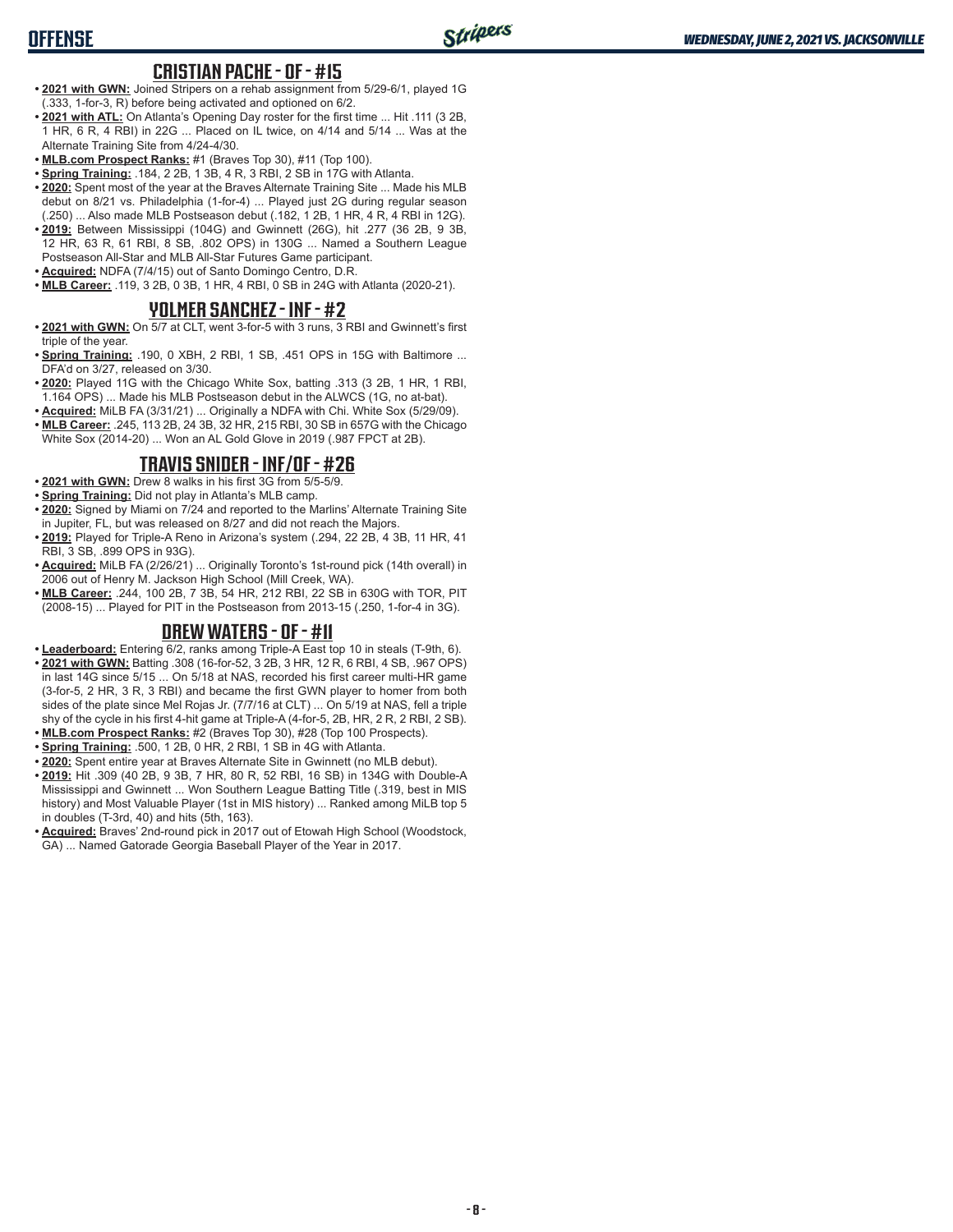# **SEASON SUMMARY**



## **TEAM HIGHS & LOWS**

| <b>OFFENSE:</b>  |                                                                          |
|------------------|--------------------------------------------------------------------------|
|                  |                                                                          |
|                  |                                                                          |
|                  |                                                                          |
|                  |                                                                          |
|                  |                                                                          |
|                  |                                                                          |
|                  |                                                                          |
|                  |                                                                          |
|                  |                                                                          |
|                  |                                                                          |
|                  |                                                                          |
|                  |                                                                          |
|                  |                                                                          |
|                  |                                                                          |
|                  |                                                                          |
|                  |                                                                          |
|                  |                                                                          |
| <b>PITCHING:</b> |                                                                          |
|                  |                                                                          |
|                  |                                                                          |
|                  | Most Runs Allowed, Inning 4 (4x, last: 6th Inning, 6/1 vs. Jacksonville) |
|                  |                                                                          |
|                  |                                                                          |
|                  |                                                                          |
|                  |                                                                          |

# Most Home Runs Allowed, Game ..............................3 (2x, last: 5/29 vs. Memphis)

Most Hit Batsmen, Game ..........................................................2 (5/19 at Nashville)

#### Most Wild Pitches, Game ............................................ 3 (3x, last: 5/21 at Nashville) **<u>DEFENSE:</u>**<br>Most Double Plays Turned, Game .............................3 (2x, last: 5/29 vs. Memphis) Most Triple Plays Turned, Game ...................................................................... None Most Errors, Game ..................................................................3 (5/15 vs. Louisville) Most Stolen Bases Allowed, Game ............................. 2 (2x, last: 5/21 at Nashville)

# **TEAM MISCELLANEOUS**

Most Caught Stealing, Game .....................................1 (5x, last: 5/30 vs. Memphis)

## **INDIVIDUAL HIGHS & LOWS**

| <b>HITTING (GAME):</b> |  |
|------------------------|--|
|                        |  |
|                        |  |
|                        |  |
|                        |  |
|                        |  |
|                        |  |
|                        |  |
|                        |  |
|                        |  |
|                        |  |
|                        |  |
|                        |  |
|                        |  |
|                        |  |

#### **PITCHING (GAME):**

#### **DEFENSE (GAME):**

## **STREAKS**

#### **OFFENSIVE (LONGEST IN 2021 ONLY):**

#### **PITCHING (LONGEST IN 2021 ONLY):**

# **LAST TIME IT HAPPENED (GWINNETT REGULAR-SEASON HISTORY)**

#### **INDIVIDUAL OFFENSE:**

|                             | Back-to-Back-to-Back Homers  Arcia/Camargo/Demeritte (5/8/21 at Charlotte) |
|-----------------------------|----------------------------------------------------------------------------|
|                             |                                                                            |
|                             |                                                                            |
|                             |                                                                            |
|                             |                                                                            |
|                             |                                                                            |
|                             |                                                                            |
|                             |                                                                            |
|                             |                                                                            |
|                             |                                                                            |
|                             |                                                                            |
|                             |                                                                            |
| <b>INDIVIDUAL PITCHING:</b> |                                                                            |
|                             |                                                                            |

| 9.0-Inning No-Hitter (Solo)Todd Redmond (5/28/10 at Louisville)                 |  |
|---------------------------------------------------------------------------------|--|
| 9.0-Inning No-Hitter (Comb.)  Wooten/Marksberry/Ramirez (6/30/16 at Louisville) |  |
|                                                                                 |  |
|                                                                                 |  |
| 21 Consecutive Saves Converted Jairo Asencio (9/6/09-8/8/11)                    |  |
| 25.0-Inning Scoreless Streak Stephen Marek, 25.1 IP (6/6/10-8/2/10)             |  |
|                                                                                 |  |

| TEA <u>M OFFENSE:</u> |                                                               |
|-----------------------|---------------------------------------------------------------|
|                       |                                                               |
|                       |                                                               |
|                       |                                                               |
|                       |                                                               |
|                       |                                                               |
|                       |                                                               |
|                       | 6 Homers……………………………………………………………………5/24/19 vs. Norfolk         |
|                       |                                                               |
|                       |                                                               |
|                       |                                                               |
|                       |                                                               |
|                       |                                                               |
|                       |                                                               |
|                       |                                                               |
| <b>TEAM PITCHING:</b> |                                                               |
|                       |                                                               |
|                       |                                                               |
|                       | 23 Hits Allowed………………………………………………………………7/13/12 at Louisville  |
|                       |                                                               |
|                       | 5 Homers Allowed …………………………………………………………………6/16/17 at Columbus |
|                       |                                                               |
|                       |                                                               |
|                       |                                                               |
| <b>TEAM DEFENSE:</b>  |                                                               |
| Turn o Trinlo Dlou    | $E/20/40 \text{ at } T$                                       |

#### Turn a Triple Play ..........................................................................5/28/19 at Toledo Commit 5 Errors ..........................................................................8/17/10 vs. Norfolk **TEAM MISCELLANEOUS:**

| <u> I EAM MISCELLANEOUS:</u> |                                                                       |
|------------------------------|-----------------------------------------------------------------------|
|                              |                                                                       |
|                              | 21-Run Margin of Defeat…………………………………7/13/12 at Louisville (Lost 1-22) |